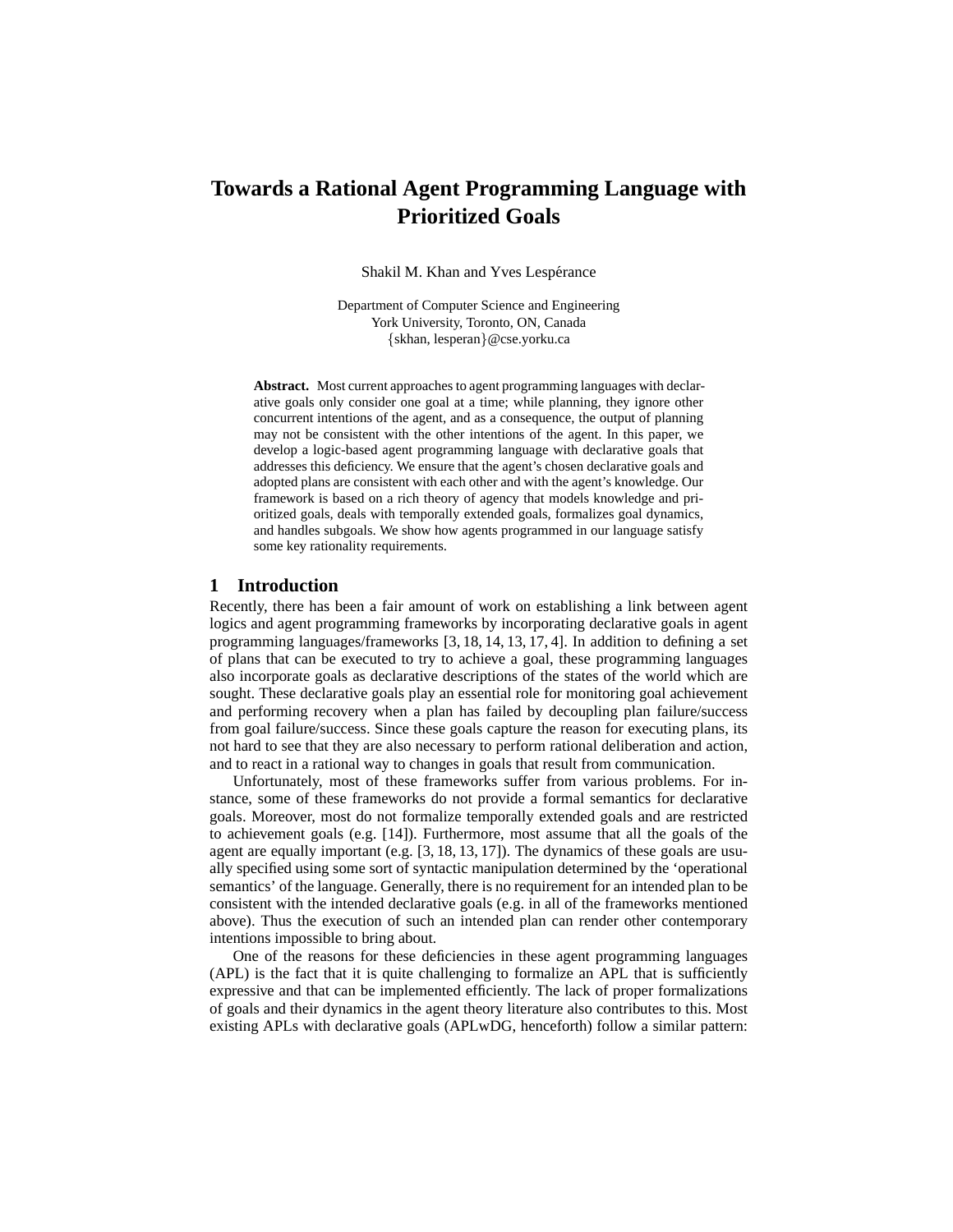they start with an agent theory that has very little expressiveness, and specify an APL based on this theory. The inherited limited expressiveness of these APLs in turns contributes to the aforementioned deficiencies.

In this paper, we take a different approach : we start with an expressive agent theory, and provide a specification for an APL on top of this theory. In our agent theory, an agent can have multiple goals at different priority levels. We support the specification of general temporally extended goals, not just achievement goals, and specify how these goals evolve when actions/events occur and the agent's knowledge changes or when the agent adopts or drops a goal. We also handle subgoals and their dynamics and ensure that a subgoal is dropped when its supergoal becomes impossible or is dropped. Based on this rich theory, we then define a Simple Rational APL that deals with prioritized goals (SR-APL, henceforth), combining elements from belief-desire-intention APLs such as [11] and from the situation calculus-based ConGolog APL [2]. While doing this, we address some of the aforementioned problems of current APLwDG. In particular, our APL is grounded on a formal theory of goal change. We ensure that our agents' adopted declarative goals and procedural plans are consistent with each other. Thus, we investigate how an APL for a rational agent, i.e. one that conforms to a sound theory of rational agency, should ideally work. We then show that agents programmed in our language satisfy some key rationality requirements. In future work, we will try to restrict the expressiveness of this framework to improve its efficiency/tractability.

The paper is organized as follows: in the next section, we outline our base framework. In Section 3, we present our model of prioritized goals, give our formalization of goal dynamics, and discuss how subgoals change as a result of changes to their parent goals. In Section 4, we specify the semantics of SR-APL. In Section 5, we use a blocks world example to discuss how SR-APL compares to existing APLwDGs. In Section 6, we show that in the absence of external interference, a SR-APL agent behaves in ways that satisfy some key rationality principles. Then, we conclude by discussing previous work on APLwDGs, summarizing our results, and pointing to possible future work.

#### **2 Preliminaries**

Our base framework for modeling goal change is the situation calculus as formalized in [9, 12]. In this framework, a possible state of the domain is represented by a situation. There is a set of initial situations corresponding to the ways the agent believes the domain might be initially, i.e. situations in which no actions have yet occurred.  $Init(s)$  means that s is an initial situation. The actual initial state is represented by a special constant  $S_0$ . There is a distinguished binary function symbol do where  $do(a, s)$ denotes the successor situation to s resulting from performing the action a. Relations (and functions) whose truth values vary from situation to situation, are called relational (functional, resp.) fluents, and are denoted by predicate (function, resp.) symbols taking a situation term as their last argument. There is a special predicate  $Poss(a, s)$  used to state that action a is executable in situation s.

We use a theory  $D$  that includes the following set of axioms: (1) action precondition axioms, one per action a characterizing  $Poss(a, s)$ , (2) successor state axioms (SSA), one per fluent, that succinctly encode both effect and frame axioms and specify exactly when the fluent changes [12], (3) initial state axioms describing what is true initially including the mental states of the agents, (4) unique name axioms for actions, and (5) domain-independent foundational axioms describing the structure of situations [9].

Following [15], we model knowledge using a possible worlds account adapted to the situation calculus.  $K(s', s)$  is used to denote that in situation s, the agent thinks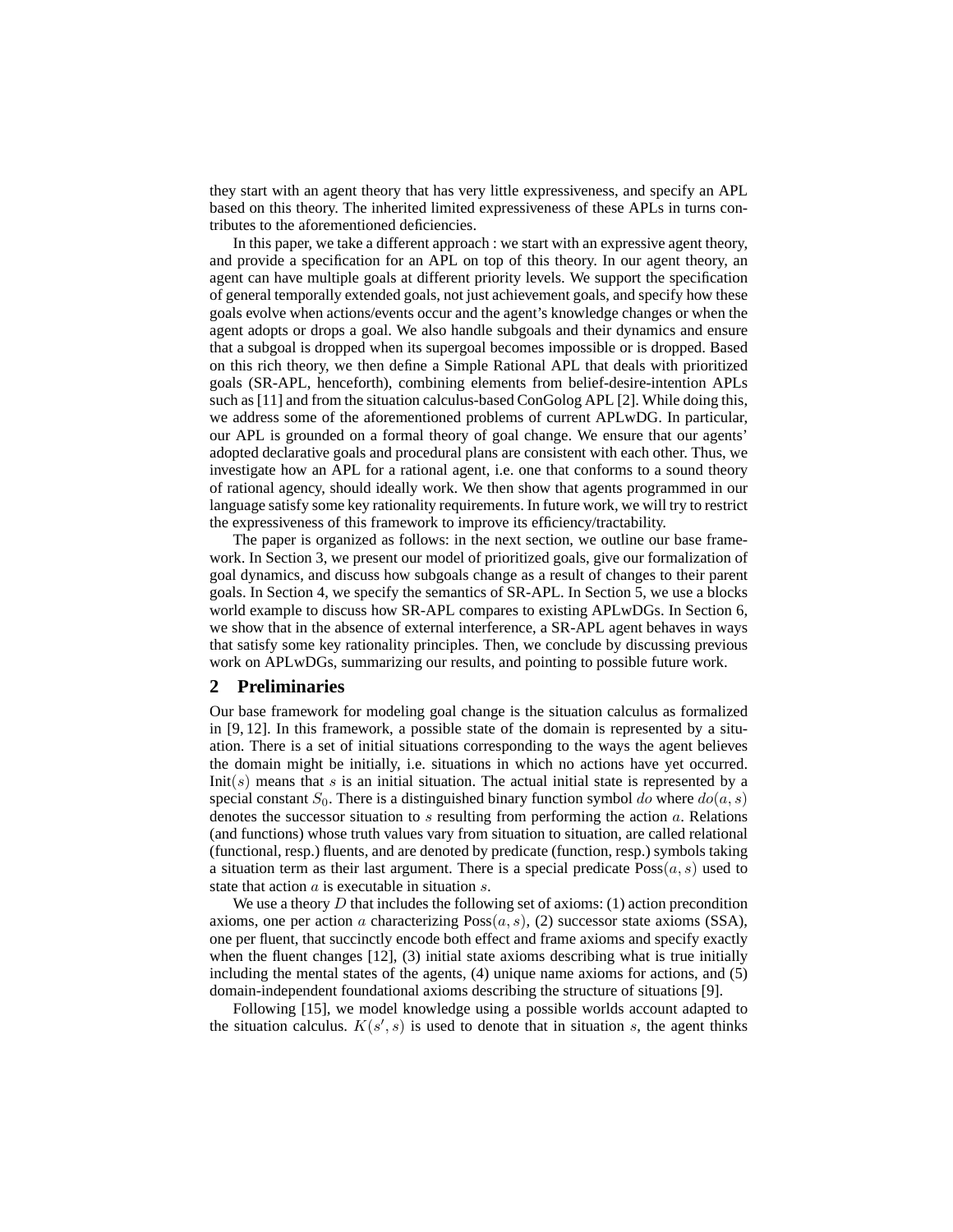that she could be in situation  $s'$ . Using  $K$ , the knowledge of an agent is defined as: Know $(\Phi, s) \stackrel{\text{def}}{=} \forall s'$ .  $K(s', s) \supset \Phi(s')$ . K is constrained to be reflexive, transitive, and Euclidean in the initial situation to capture the fact that agents' knowledge is true, and that agents have positive and negative introspection. The dynamics of knowledge is specified by providing a SSA for  $K$  that supports knowledge expansion as a result of sensing actions [15] and some *informing* communicative actions [8]. As shown in [15], the constraints on  $K$  continue to hold after any sequence of actions since they are preserved by the SSA for K. We also assume that the agent is aware of all actions.

To support modeling temporally extended goals, we introduced a new sort of *paths* along with an axiomatization for paths in [6]. A path is essentially an infinite sequence of situations, where each situation along the path can be reached by performing some *executable* action in the preceding situation. We use (possibly sub/super-scripted) variables p to denote paths. We have a predicate  $OnPath(p, s)$ , meaning that the situation s is on path p. Also, Starts $(p, s)$  means that s is the starting situation of path p. A path p starts with s iff s is the earliest situation on p. See [6] for an axiomatization of these.

We will use  $\Phi(s)$  to denote state formulae in the context of knowledge (and  $\phi(p)$ ) for path formulae in that of goals) each of which has a free situation variable  $s$  (path variable  $p$ , resp.) in it. Where the intended meaning is clear, we sometimes suppress the situation variable (path variable) from  $\Phi$  ( $\phi$ , resp.). Note that, by incorporating infinite paths in our framework, we can evaluate goals over these and handle arbitrary temporally extended goals; thus, unlike some other situation calculus based accounts where goal formulae are evaluated w.r.t. finite paths (e.g. [16]), we can handle for example unbounded maintenance goals.

We next define some useful constructs. A state formula Φ *eventually holds* over the path p if  $\Phi$  holds in some situation that is on p, i.e.:  $\Diamond \Phi(p) \stackrel{\text{def}}{=} \exists s'$ . OnPath $(p, s') \land$  $\overline{\Phi}(s')$ . Other Temporal Logic operators can be defined similarly, e.g. always  $\Phi: \Box \Phi(p)$ . Secondly, we define when a path  $p'$  is a suffix of another path p w.r.t. a situation s:

 $\text{Suffix}(p',p,s) \stackrel{\text{def}}{=} \text{OnPath}(p,s) \land \text{Starts}(p',s) \land \forall s'. s' \geq s \supset \text{OnPath}(p,s') \equiv \text{OnPath}(p',s').$ 

Finally, SameHist( $s_1, s_2$ ) means that the situations  $s_1$  and  $s_2$  share the same history of action, but perhaps starting from different initial situations.

#### **3 Our Formalization of Goals**

In [6], we proposed a logical framework for modeling prioritized goal change. In that framework, an agent can have multiple goals/desires at different priority levels, possibly inconsistent with each other. We specify how these goals evolve when actions/events occur and the agent's knowledge changes. We define the agent's chosen goals or intentions, i.e. the goals that the agent is actively pursuing, in terms of this goal hierarchy. Our agents maximize their "utility". To this end, we keep all prioritized goals in the goal base unless they are explicitly dropped. At every step, we compute an optimal set of chosen goals given the hierarchy of prioritized goals, preferring higher priority goals such that chosen goals are consistent with each other and with the agent's knowledge. Thus at any given time, some goals in the hierarchy are active, i.e. chosen, while others are inactive. Some of these inactive goals may later become active, e.g. if a higher priority active goal that is currently blocking an inactive goal becomes impossible.

**Prioritized Goals** As in [6], we specify each *prioritized goal* or *p-goal* by its own accessibility relation/fluent G. A path  $p$  is G-accessible at priority level  $n$  in situation s if all the goals of the agent at level n are satisfied over this path and if it starts with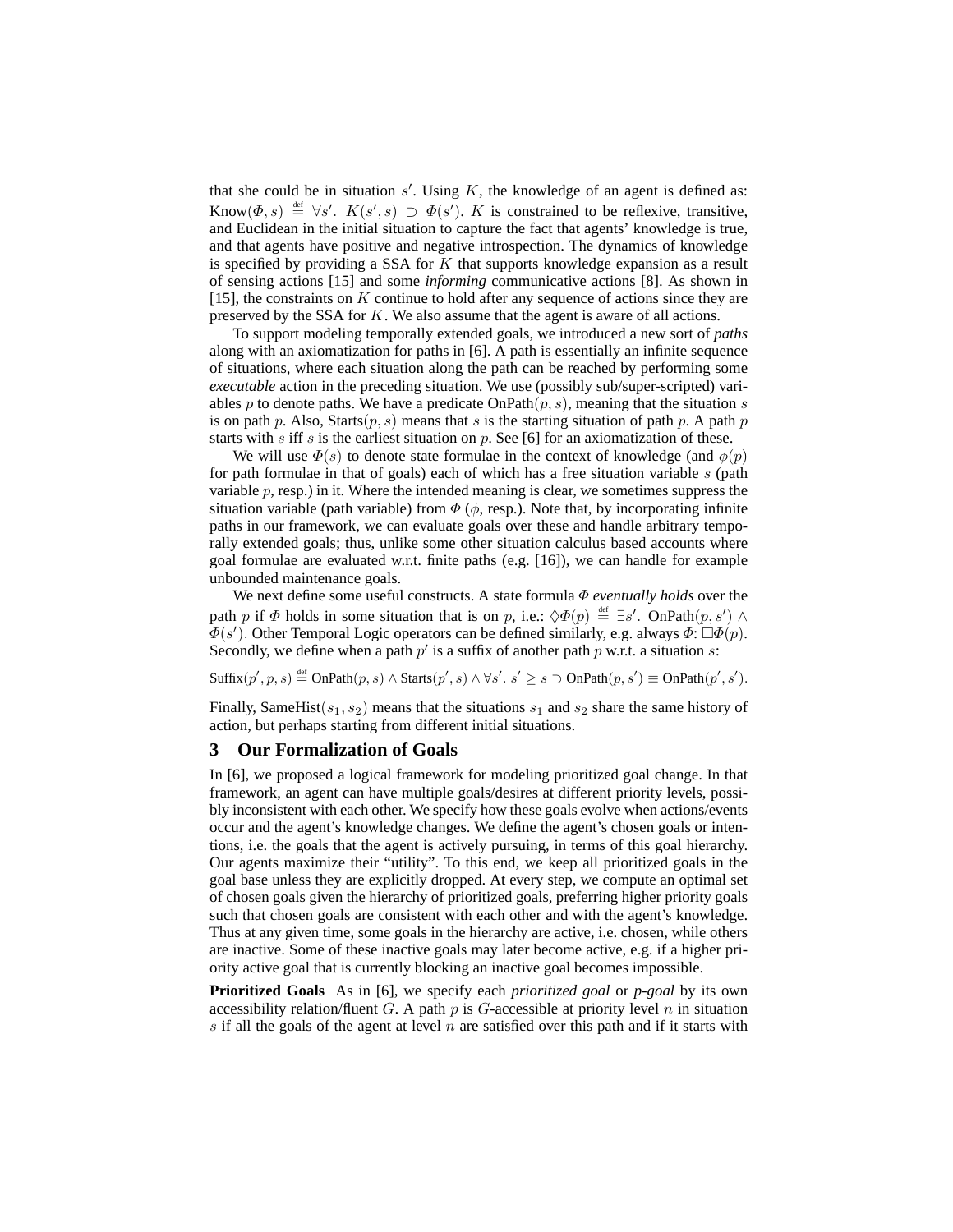a situation that has the same action history as s. The latter requirement ensures that the agent's G-accessible paths reflect the actions that have been performed so far. A smaller  $n$  represents higher priority, and the highest priority level is 0. Thus here we assume that the set of p-goals are totally ordered according to priority. We say that an agent has the p-goal that  $\phi$  at level n in situation s iff  $\phi$  holds over all paths that are G-accessible at  $n$  in s. To be able to refer to all the p-goals of the agent at some given priority level, we also define *only p-goals*. An agent has the only p-goal that  $\phi$  at level n in situation s iff  $\phi$  is a p-goal at n in s, and any path over which  $\phi$  holds is G-accessible at n in s.

We allow the agent to have infinitely many goals. However in many cases, the modeler will want to specify a finite set of initial p-goals. When a finite number of prioritized goals is assumed, we use the function  $NPGoals(s)$  to represent the number n of prioritized goals that the agent has in situation s.  $NPGoals(s) = n$  holds iff n is the highest priority level such that for all  $n' \geq n$ , the agent has the trivial only p-goal at n' that the history of actions in s has happened.

We use a version of the blocks world for a running example, where each block can have one of four possible colors: blue, yellow, green, and red. We start with all blocks on the table. We assume that we only have a stacking action  $stack(b, b')$  that can be used to move a block from the table onto another block.  $b$  can be stacked on  $b'$  in situation  $s$  if  $b$  and  $b'$  refer to two different blocks that are both clear in  $s$ , and if  $b$  is on the table in  $s$ . Since there are no unstacking actions, the agent cannot use a block to build 2 different towers at different times.

Assume that our blocks world domain consists of four blocks,  $B_B$ ,  $B_Y$ ,  $B_G$ , and BR, one of each color. Initially the agent knows the *color of* these blocks, and knows that all the blocks are *on the table* and are *clear*. Now assume that the agent has only two p-goals; at the highest priority level, she has the p-goal to eventually construct a 2 blocks tower that has a green block on top and a non-yellow block underneath, i.e.  $\Diamond \text{TowerHP}_{\bar{Y}}^G$ , where  $\text{TowerHP}_{\bar{Y}}^G = \exists b, b'$ .  $\text{OnTable}(b') \land \text{On}(b, b') \land \neg \text{Yellow}(b') \land$ Green $(b)$ . At level 1 she has a similar p-goal as in level 0, but this time with a blue block on top and a non-red block underneath, i.e.  $\Diamond \text{TowerLP}_{{\bar{R}}}^B$ . The modeler/programmer will usually provide some specification of the agent's initial p-goals at the various priority levels, using some *initial goal axioms*. We assume that our domain theory for the blocks world example  $D_{BW}$  includes the following:

> (a) Init $(s)$  ⊃  $((G(p, 0, s) \equiv \text{Starts}(p, s') \land \text{Init}(s') \land \lozenge \text{TowerHP}_{\bar{Y}}^G)$  $\wedge$   $(G(p, 1, s) \equiv$  Starts $(p, s') \wedge$  Init $(s') \wedge \Diamond$ TowerLP $_R^B$ )), (b)  $\forall n, p, s$ . Init(s)  $\land n \geq 2 \supset (G(p, n, s) \equiv \text{Starts}(p, s') \land \text{Init}(s')).$

(a) specifies the p-goals of the agent in the initial situations; (b) makes  $G(p, n, s)$  true for every path p that starts with an initial situation for  $n \geq 2$ . Thus at levels  $n \geq 2$ , the agent has the trivial p-goal that she be in an initial situation.

An agent's c-goals or intentions must be realistic. To filter out the paths that are known to be impossible from  $G$ , we define *realistic* p-goal accessible paths:  $p$  is  $G_R$ accessible at level  $n$  in  $s$  if it is  $G$ -accessible at  $n$  in  $s$  and if it starts with a situation that is K-accessible in s. We say that an agent has the *realistic p-goal* that  $\phi$  at level n in situation s (i.e. RPGoal $(\phi, n, s)$ ) iff  $\phi$  holds over all  $G_R$ -accessible paths at n in s.

Using realistic p-goals, we next define *chosen goals* or *c-goals*. Note that an agent's realistic p-goals at various priority levels can be viewed as candidates for her c-goals. Given the set of realistic p-goals, in each situation we want to compute the agent's c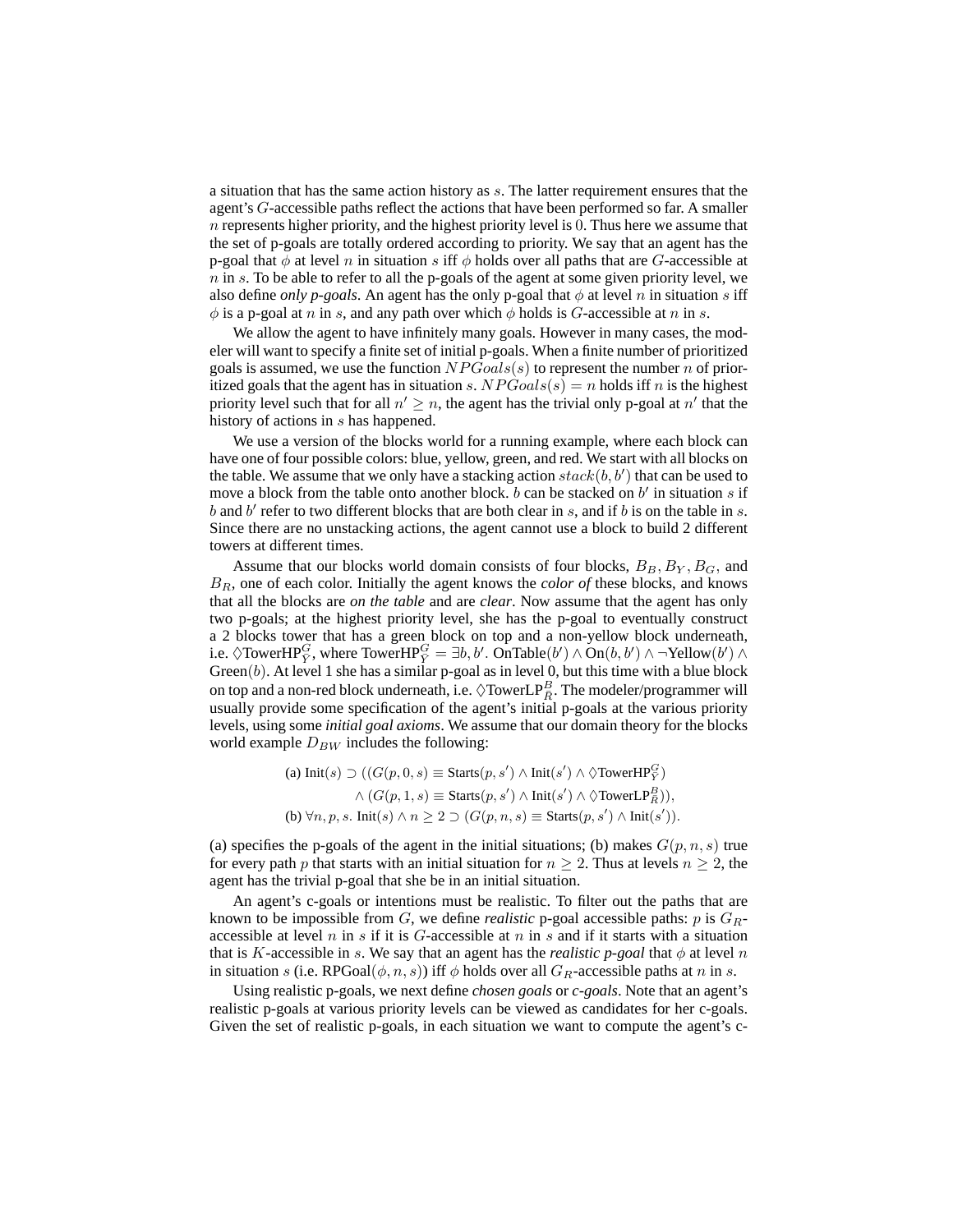goals such that it is the maximal consistent set of higher priority realistic p-goals. We do this iteratively starting with a set that contains the highest priority realistic p-goal. At each iteration we compute the intersection of this set with the next highest priority p-goal. If the intersection is not empty, we thus obtain a new chosen set of p-goals at level i. We call a p-goal chosen by this process an *active* p-goal. If on the other hand the intersection is empty, then it must be the case that the p-goal represented by this level is either in conflict with another active higher priority p-goal/a combination of two or more active higher priority p-goals, or is known to be impossible. In that case, that p-goal is ignored (i.e. marked as *inactive*), and the chosen set of p-goals at level i is the same as at level  $i - 1$ . To get the prioritized intersection of the set of  $G_R$ -accessible paths up to level n, we repeat this until we reach  $i = n$ .

We say that an agent has a c-goal at some level n that  $\phi$  (i.e. CGoal( $\phi$ , n, s)) if  $\phi$ holds over all paths that are in the prioritized intersection of the set of  $G_R$ -accessible paths up to level n. We define c-goals in terms of c-goals at level n: the agent has the c-goal that  $\phi$  (i.e.  $CGoal(\phi, s)$ ) if for any level n,  $\phi$  is a c-goal at n. We can show that initially our agent has the p-goals/c-goals that  $\Diamond \text{TowerHP}^G_{\overline{Y}}$  and  $\Diamond \text{TowerLP}^B_{\overline{R}}$ , i.e.:  $D_{BW}\models \forall s.\; \text{Init}(s) \supset \text{CGoal}(\Diamond \text{TowerHP}^G_{\bar{Y}} \land \Diamond \text{TowerLP}^B_{\bar{R}}, s).$ 

To get positive and negative introspection of goals, we impose two inter-attitudinal constraints on the  $K$  and  $G$ -accessibility relations in the initial situations. It can be shown that these constraints then continue to hold after any sequence of actions since they are preserved by the successor state axioms for  $K$  and  $G$ . See [5] for details.

**Goal Dynamics** An agent's goals change when her knowledge changes as a result of the occurrence of an action (including exogenous events), or when she adopts or drops a goal. We introduce two actions for adopting a p-goal  $\phi$  at some level n and dropping a p-goal  $\phi$ ,  $adopt(\phi, n)$  and  $drop(\phi)$ , and a third action for adopting a subgoal  $\psi$  w.r.t. a supergoal  $\phi$ ,  $\alpha$ dopt $(\psi, \phi)$ . When adopting a subgoal relative to a supergoal, the subgoal is automatically adopted at a priority level just below that of the parent goal.

We specify the dynamics of p-goals as follows (the agent's c-goals are automatically updated when her p-goals change). Firstly, to handle the occurrence of a non-adopt/drop action  $a$ , we progress all p-goals to reflect the fact that this action has occurred. Secondly, to handle adoption of a p-goal  $\phi$  at level m, we add a new proposition containing the p-goal to the agent's goal hierarchy at  $m$ . To be precise, in addition to progressing all p-goals at all levels, we insert a new level containing the p-goal that  $\phi$  at m and push all current levels greater or equal to  $m$  one level down in the hierarchy. Finally, to handle the dropping of a p-goal  $\phi$ , we replace the propositions that imply the dropped goal in the agent's goal hierarchy by the trivial proposition that the history of actions in the current situation has occurred, and thus the agent no longer has the p-goal that  $\phi$ . See [6] for details.

**Handling Subgoals** We also handle subgoal adoption and model the dependencies between goals and the subgoals and plans adopted to achieve them. The latter is important since subgoals and plans adopted to bring about a goal should be dropped when the parent goal becomes impossible, or is dropped. We handle this as follows: adopting a subgoal  $\psi$  w.r.t. a parent goal  $\phi$  adds a new p-goal that contains *both this subgoal and this parent goal*, i.e.  $\psi \wedge \phi$ . This ensures that when the parent goal is dropped, the subgoal is also dropped, since when we drop the parent goal  $\phi$ , we drop all the p-goals at all G-accessibility levels that imply  $\phi$  including  $\psi \wedge \phi$ . Also, this means that dropping a subgoal does not necessarily drop the supergoal. Note that the parent goal  $\phi$  could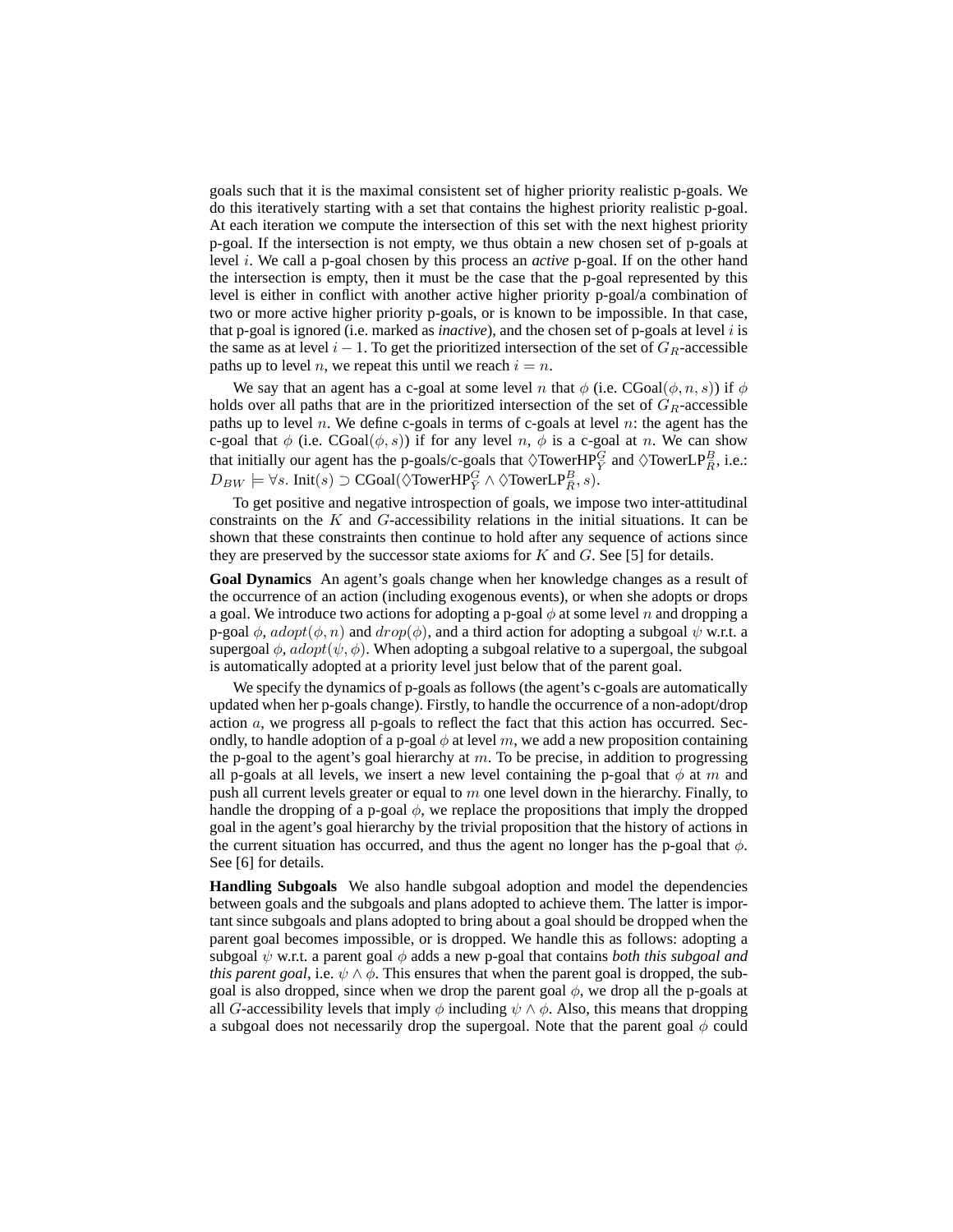be a p-goal at multiple levels. We assume that the subgoal  $\psi$  is always adopted w.r.t. the *highest priority supergoal level*, i.e. the highest priority level where  $\phi$  holds. We also assume that the subgoal  $\psi$  is always adopted at the level immediately below the supergoal  $\phi$ 's level. The reason for doing this is that since  $\psi$  is a means to the end  $\phi$ , they should have similar priorities. We say that  $\psi$  is a subgoal of  $\phi$  in situation s (i.e. SubGoal $(\psi, \phi, s)$ ) iff there exists a G-accessibility level n in s such that  $\phi$  is a p-goal at n while  $\psi$  is not, and for all G-accessibility levels in s where  $\psi$  is a p-goal,  $\phi$  is also a p-goal. See [7, 5] for details of our formalization of subgoals.

**Prioritized Goals for Committed Agents** Our formalization of prioritized goal dynamics in [6] ensures that the agent always tries to optimize her chosen goals. She will abandon a c-goal  $\phi$  if an opportunity to commit to a higher priority but inconsistent with  $\phi$  goal arises. As such our account in [6] displays an idealized form of rationality. This is in contrast to Bratman's [1] practical rationality that takes into consideration the resource-boundedness of real world agents. According to Bratman, intentions limit the agent's reasoning as it serves as a filter for adopting new intentions. However, the agent is allowed to override this filter in some cases, e.g. when adopting  $\phi$  increases her utility considerably. Our framework in [6] can be viewed as a theory of intention where the filter override mechanism is always triggered.

Note that, in this framework, the agent's c-goals are very dynamic. For instance, as mentioned earlier, a currently inactive p-goal  $\phi$  may become active at some later time, e.g. if a higher priority active c-goal that is currently blocking  $\phi$  (as it is inconsistent with  $\phi$ ) becomes impossible. This also means that another currently active c-goal  $\psi$ may as a result become inactive, not because  $\psi$  has become impossible or was dropped, but due to the fact that  $\psi$  has lower priority than and is inconsistent with the newly activated goal  $\phi$  (see [6] for a concrete example).

Such very dynamic c-goals/intentions are problematic as a foundation for an APL, as the agent spends a lot of effort in "recomputing" its intentions and plans to achieve them, and her behavior becomes hard to predict for the programmer. To avoid this, here we use a modified version of the framework in [6] that eliminates the filter override mechanism altogether so that agents' p-goals are dropped as soon as they become inactive. We can do this with the following simple changes to the framework in  $[6]$ :  $(1)$ we require that initially the agent knows that her p-goals are all possible and consistent with each other, (2) we don't allow the agent to adopt p-goals that are inconsistent with her current c-goals/intentions, and  $(3)$  we modify the SSA for G so that the agent's p-goals are dropped when they become impossible or inconsistent with other higher priority c-goals. In this modified "committed agent" framework, an agent's p-goals are much more dynamic than before. On the other hand, her c-goals are now much more persistent than before, and are simply the consequential closure of her p-goals.

## **4 Agent Programming with Prioritized Goals**

Our proposed agent programming language SR-APL combines elements from BDI APLs such as the AgentSpeak APL [11] and from the ConGolog APL [2]. In addition, to facilitate monitoring of goal achievement and performing plan failure recovery, we incorporate declarative goals in SR-APL. To specify the operational semantics of/plans in SR-APL, we will use a subset of the ConGolog APL, which is defined on top of the situation calculus. This subset includes programming constructs such as primitive actions a, wait/test actions  $\phi$ ?, sequence of actions  $\delta_1$ ;  $\delta_2$ , nondeterministic choice of arguments  $\pi v$ .  $\delta$ , nondeterministic iteration  $\delta^*$ , and concurrent execution of programs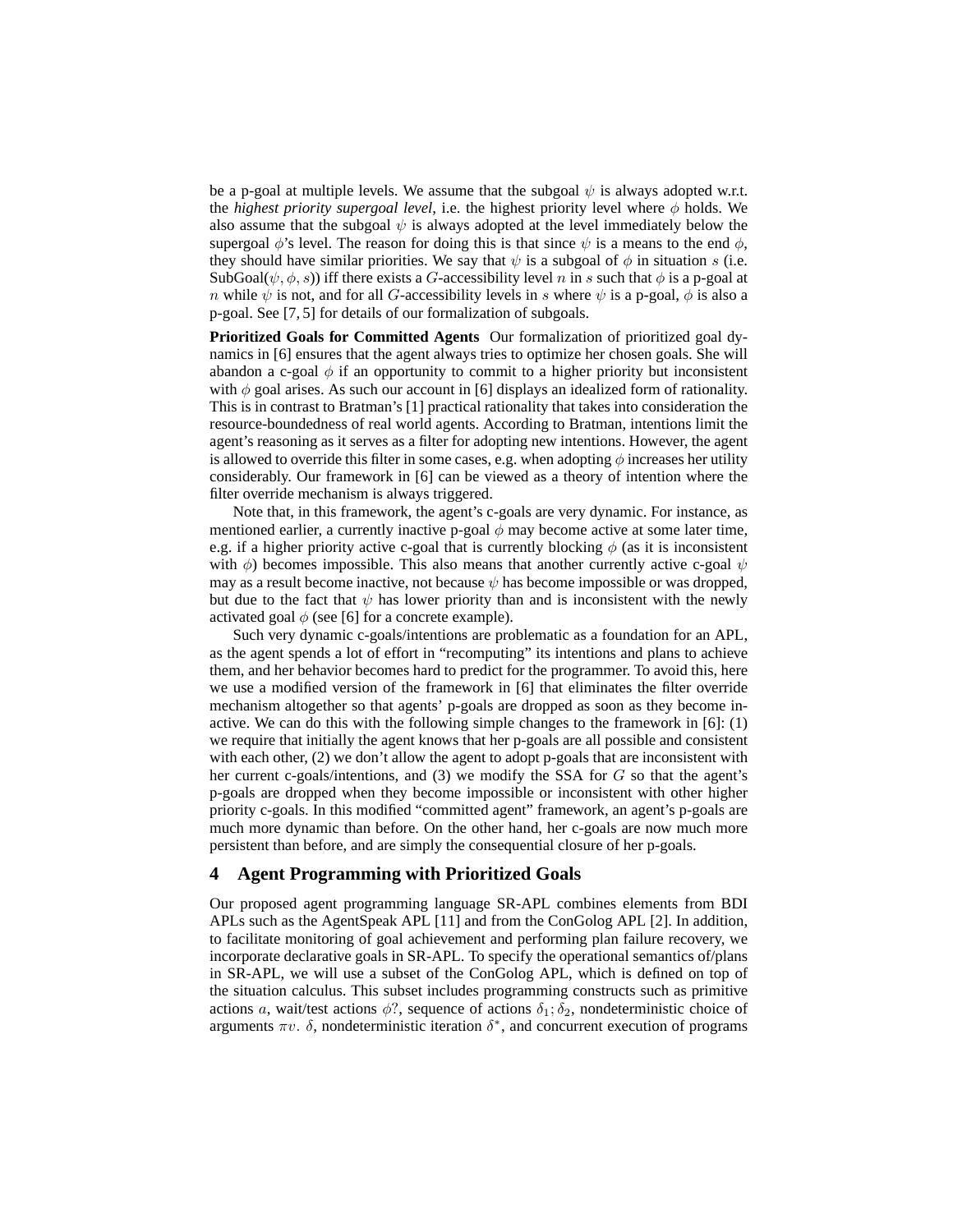$\delta_1 || \delta_2$ , to mention a few. Also, as in ConGolog, we will use Trans $(\sigma, s, \sigma', s')$  to denote that program  $\sigma$  when executed starting in situation s can reach situation s' in one elementary step with the program  $\sigma'$  remaining to be executed, and Final $(\sigma, s)$  to mean that the program  $\sigma$  may legally terminate in situation s. Finally, in the following  $Do(\sigma, s, s')$ means that program  $\sigma$  when executed starting in situation s can legally terminate in situation  $s'$ . See [2] for details of how these constructs are defined.

**Components of SR-APL** First of all, we have a theory specifying actions that can be done, the initial knowledge and goals of the agent, and their dynamics, as discussed in the previous section. Moreover, we also have a plan-base  $\Pi$  with rules of the form  $\phi: \Psi \leftarrow \sigma$ , where  $\phi$  is a goal formula,  $\Psi$  is a knowledge formula, and  $\sigma$  is a plan; a rule  $\phi : \Psi \leftarrow \sigma$  means that if the agent has the chosen goal that  $\phi$  and knows that  $\Psi$ , then she should consider adopting the plan that  $\sigma$ . The plan language for  $\sigma$  is a simplified version of ConGolog  $[2]$  and includes the empty program  $nil$ , primitive actions a, waiting for a condition  $\Phi$ ?, sequences  $(\sigma_1; \sigma_2)$ , and the special action for subgoal adoption,  $adopt(\Diamond \Phi, \sigma)$ ; here  $\Diamond \Phi$  is a subgoal in a plan that includes this adopt action, and  $\sigma$  is what remains of the plan after this adopt action has been performed. While our account of goal change is expressive enough to handle arbitrary temporally extended goals, here we focus on achievement goals and procedural goals exclusively.

Returning to our blocks world example, we can use the plan-base  $\Pi$  below, which has only two rules:

1.  $\Diamond \text{TowerHP}_{\bar{Y}}^G$ : [OnTable(b)  $\land$  OnTable(b')  $\land$   $b \neq b' \land \text{Clear}(b) \land \text{Clear}(b')$  $\land$  ColorOf(b)  $\neq$  Yellow  $\land$  ColorOf(b') = Green]  $\leftarrow$  stack(b', b), 2.  $\Diamond \text{TowerLP}_{\bar{R}}^B : [\text{OnTable}(b) \land \text{OnTable}(b') \land b \neq b' \land \text{Clear}(b) \land \text{Clear}(b')$  $\land \text{ColorOf}(b) \neq \text{Red} \land \text{ColorOf}(b') = \text{Blue} \leftarrow stack(b', b).$ 

This says that if the agent has the goal to have a green and non-yellow tower and knows about a non-yellow block  $b$  and a green block  $b'$  that are both clear and are on the table, then she should adopt the plan of stacking  $b'$  on  $b$ , and similarly for the goal of having a blue and non-red tower.

**Semantics of SR-APL** Before giving the formal semantics of SR-APL, let us go over some useful notations. We will use various standard list operations, e.g. nil (representing the empty list), First (representing the first item of a list), Rest (representing the sublist that contains all but the first item of a list), Cons (for constructing a new list from an item and a list), Member (for checking membership of an item within a list), Remove (for removing a given item from a list), Replace (for replacing a given item with another item in a list), etc.

A SR-APL agent can work on multiple goals at the same time, i.e. can interleave hierarchical decomposition of goals by committing to subgoals/plans, and execution of plans for multiple goals. Thus at any time, an agent might be committed to several plans that she will execute in an interleaved fashion. One way of specifying an agent's commitment to execute a plan  $\sigma$  next is to say that she has the intention that Starts(s)  $\wedge$  $\exists s'$ . OnPath $(s') \wedge Do(\sigma, s, s')$ , i.e. that each of her intention-accessible paths p is such that it starts with some situation  $s$ , it has the situation  $s'$  on it, and  $s'$  can be reached from s by executing  $\sigma$ . However, this does not allow for interleaving of actions in plans, since Do requires that the agent execute  $\sigma$  before executing any other actions/plans.

A better alternative is to represent the procedural goal as Starts $(s) \wedge \exists s'$ . OnPath $(s') \wedge$ DoAtleast( $\sigma$ , s, s'), which says that the agent has the intention to execute at least the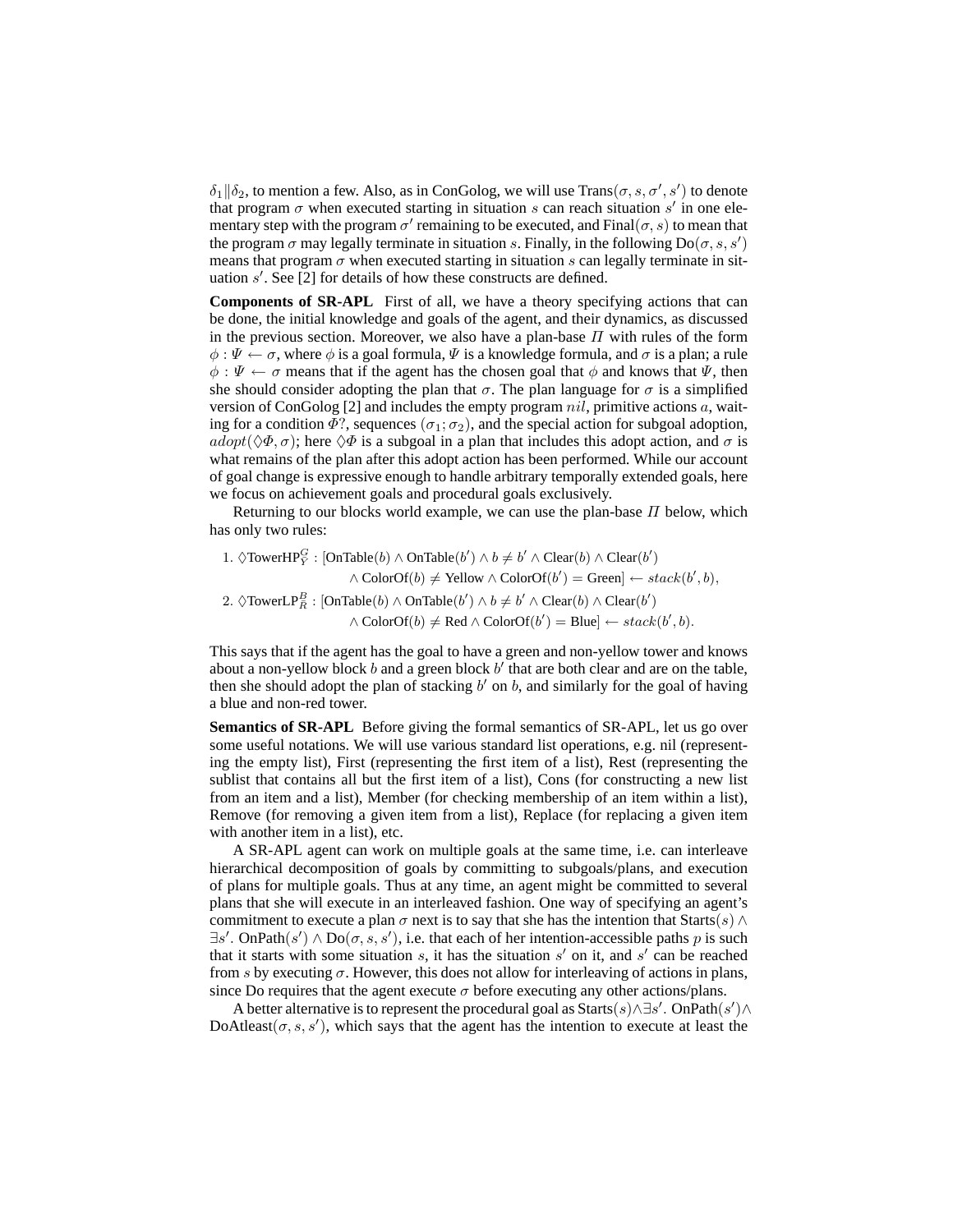program  $\sigma$  next, and possibly more. DoAtleast $(\sigma, s, s')$  holds if there is an execution of program  $\sigma$ , possibly interleaved with other actions by the agent herself, starting in situation s and terminating in  $s'$ , which we define as:<sup>1</sup>

 $\text{DoAtleast}(\sigma, s, s') \stackrel{\text{def}}{=} \text{Do}(\sigma \| (\pi a. \text{ Agent}(a,agt) ?; a)^*, s, s').$ 

However, a new problem with this approach is that it allows the agent to procrastinate in the execution of the intended plans. For instance, suppose that the agent has the goal at level  $n_1$  to execute the program  $\sigma_1$  and at level  $n_2$  to execute  $\sigma_2$  next. Then, according to our definition of DoAtleast, the agent has the intention at level  $n_1$  to execute  $\sigma_1$  and at level  $n_2$  to execute  $\sigma_2$ , possibly concurrently with other actions, next. The "other actions" at level  $n_1$  ( $n_2$ , resp.) are meant to be actions from the plan  $\sigma_2$  ( $\sigma_1$ , resp.). However, nothing requires that the additional actions that the agent might execute are indeed from  $\sigma_1/\sigma_2$ , and thus this allows her to perform actions that are unnecessary as long as they do not perturb the execution of  $\sigma_1/\sigma_2$ .

To avoid this, we include an additional component, a *procedural intention-base* Γ, to the declarative specification of  $SR-API$ .  $\Gamma$  is a list of plans that the agent has adopted and is currently actively pursuing. To avoid procrastination, we will require that any action that the agent actually performs comes from  $\Gamma$  (as specified in the transition rule  $A_{step}$  below). In the following, we will use  $\Gamma^{\parallel}$  to denote the concurrent composition of the programs in  $\Gamma: \Gamma \parallel \stackrel{\text{def}}{=} \mathbf{if} (\Gamma = \text{nil})$  **then** nil **else**  $\text{First}(\Gamma) ||(\text{Rest}(\Gamma))||$ .

In SR-APL, a program configuration  $\langle \sigma, s \rangle$  is a tuple consisting of a program  $\sigma$  and a ground situation s. An agent configuration on the other hand is a tuple  $\langle \Gamma, s \rangle$  that consists of a list of plans  $\Gamma$  and a ground situation s. The initial agent configuration is  $\langle nil, S_0 \rangle$ .

The semantics of SR-APL are defined by transition rules that specify how an agent may evolve from one configuration to another. We have a two-tier transition system. Object/program level transition rules specify how a program written in our plan language may evolve. On top of this, we use meta/agent level transition rules to specify how an SR-APL agent may evolve.

Our program-level transition rules are simply a subset of the ConGolog transition rules [2] limited to our plan language; see [2] for details. We use  $\langle \sigma, s \rangle \to \langle \sigma', s' \rangle$  as an abbreviation for Trans $(\sigma, s, \sigma', s')$  in the ConGolog definition.

**Agent-Level Transition Rules** These transition rules are given in Table 1 and are similar to those of a typical BDI APL.<sup>2</sup> First of all, we have a rule  $A_{sel}$  for selecting and adopting a plan using the rule-base  $\Pi$  for some realistic p-goal  $\Diamond \Phi$ . It states that if: (a) there is a rule in the plan library  $\Pi$  which says that the agent should adopt an instance of the plan  $\sigma$  if she has  $\Diamond \Phi$  as her p-goal and knows that some instance of  $\Psi$ , (b)  $\Diamond \Phi$  is a previously unhandled realistic p-goal at some level n in s for which the agent hasn't yet adopted any subgoal, (c) the agent knows in s that  $\Psi'$ , (d)  $\theta$  unifies  $\Psi$ and  $\Psi'$ , and (e) the agent does not intend not to adopt DoAtleast( $\sigma\theta$ ) w.r.t.  $\Diamond\Phi$  next, then she can adopt the plan  $\sigma\theta$ , adding DoAtleast( $\sigma\theta$ ) as a subgoal of  $\Diamond\Phi$  to her goals,

<sup>&</sup>lt;sup>1</sup> We will use this construct to specify the procedural goals of an agent  $agt$ . Note that, while our theory accommodates exogenous actions performed by other agents, we assume that all actions in the plans of  $agt$  that specify her behavior must be performed by  $agt$  herself.

<sup>&</sup>lt;sup>2</sup> We use CGoal( $\exists s'$ . DoAtleast( $\sigma$ , now, s'), s) or CGoal(DoAtleast( $\sigma$ , now, then), s) or simply CGoal(DoAtleast( $\sigma$ ), s) as a shorthand for CGoal( $\exists s'$ . Starts( $now$ ) ∧ OnPath( $s'$ ) ∧  $\text{DoAtleast}(\sigma, now, s'), s).$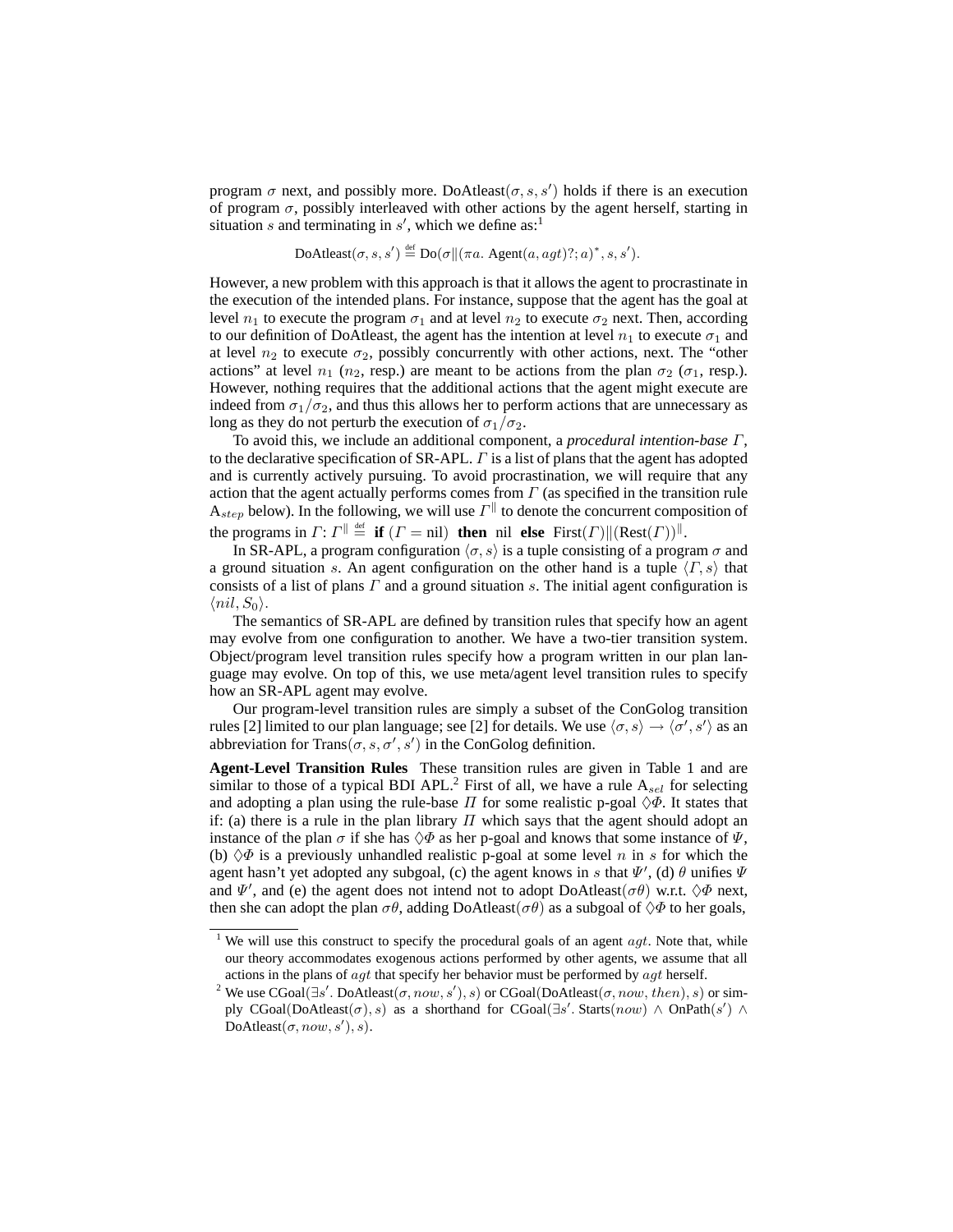and adding  $\sigma\theta$  to  $\Gamma$  (here Handled( $\phi$ , s) is defined as  $\exists \psi$ . SubGoal( $\psi$ ,  $\phi$ , s)).<sup>3</sup>

|                                        | Member( $\Diamond \Phi : \Psi \leftarrow \sigma, \Pi$ ), $D \models \text{RPGoal}(\Diamond \Phi, n, s)$ ,                                                           |
|----------------------------------------|---------------------------------------------------------------------------------------------------------------------------------------------------------------------|
|                                        | $D \models \neg \text{Handled}(\Diamond \Phi, s) \land \text{Know}(\Psi', s), \text{ mgu}(\Psi, \Psi') = \theta,$                                                   |
| $A_{sel}$                              | $D \models \neg CGoal(\neg \exists s'. Do(adopt(DoAtleast(\sigma\theta), \Diamond \Phi), now, s'), s)$                                                              |
|                                        | $\langle \Gamma, s \rangle \Rightarrow \langle \text{Cons}(\sigma \theta, \Gamma), do (adopt(\text{DoAtleast}(\sigma \theta), \Diamond \Phi), s) \rangle$           |
|                                        |                                                                                                                                                                     |
|                                        | Member( $\sigma$ , $\Gamma$ ), $D \models$ RPGoal(DoAtleast( $\sigma$ ), $n$ , $s$ ),                                                                               |
| $A_{step}$                             | $D \models \langle \sigma, s \rangle \rightarrow \langle \sigma', do(a, s) \rangle \land \neg CGoal(\neg \exists s'. Do(a, now, s'), s)$                            |
|                                        | $\langle \Gamma, s \rangle \Rightarrow \langle \text{Replace}(\sigma, \sigma', \Gamma), do(a, s) \rangle$                                                           |
|                                        |                                                                                                                                                                     |
| $A_{exo}$                              | $D \models \text{Exo}(a) \land \text{Poss}(a, s)$                                                                                                                   |
|                                        | $\langle \Gamma, s \rangle \Rightarrow \langle \Gamma, do(a, s) \rangle$                                                                                            |
|                                        |                                                                                                                                                                     |
| $A_{clean}$                            | Member( $\sigma$ , $\Gamma$ ), $D \models \neg \exists n$ . RPGoal(DoAtleast( $\sigma$ ), $n$ , $s$ )                                                               |
|                                        | $\langle \Gamma, s \rangle \Rightarrow \langle$ Remove $(\sigma, \Gamma), s \rangle$                                                                                |
|                                        |                                                                                                                                                                     |
|                                        | $D \models \neg \exists s'. \langle \Gamma^{\parallel}, s \rangle \rightarrow \langle \Gamma', s' \rangle, \ \ D \models \neg \text{Final}(\Gamma^{\parallel}, s),$ |
|                                        | For all $\sigma$ s.t. Member( $\sigma$ , $\Gamma$ ) we have:                                                                                                        |
|                                        | $D \models \text{RPGoal}(\text{DoAtleast}(\sigma), s) \land \text{Handled}(\text{DoAtleast}(\sigma), s),$                                                           |
|                                        | $D \models \neg CGoal(\neg \exists s'. Do(adopt(Do(\vec{a}), NPGoals(s)), now, s'), s),$                                                                            |
| $A_{repair}$                           | $D \models \text{Agent}(\vec{a}) = agt \wedge \text{Do}(\vec{a}, s, s') \wedge \langle \Gamma^{\parallel}, s' \rangle \rightarrow \langle \Gamma', s'' \rangle$     |
|                                        | $\langle \Gamma, s \rangle \Rightarrow \langle \text{Cons}(\vec{a}, \Gamma), do (adopt(\text{Do}(\vec{a}), NPGoals(s)), s) \rangle$                                 |
| <b>Table 1.</b> Agent Transition Rules |                                                                                                                                                                     |

In our framework, it can be shown that if an agent does not have the chosen goal in s not to adopt a subgoal  $\psi$  w.r.t. a supergoal  $\phi$ , then she does not have the chosen goal that  $\neg \psi$  next in s, i.e.:

**Theorem 1.** 
$$
D \models \neg CGoal(\neg \exists s' \ldots Do(adopt(\psi, \phi), now, s'), s) \supset
$$
  
 $\neg CGoal(\neg \exists s', p' \ldots \text{Start}(s') \land \text{Suffix}(p', do(adopt(\psi, \phi), s')) \land \psi(p'), s).$ 

Theorem 1 and condition (e) above imply that the agent does not have the chosen goal not to execute  $\sigma\theta$  concurrently with  $\Gamma^{\parallel}$  and possibly other actions next, i.e.: (i).  $\neg \text{CGoal}(\neg \exists s', s''.\text{ Do}(\text{adopt}(\text{DoAtleast}(\sigma\theta), \Diamond \Phi), \text{now}, s') \land \text{DoAtleast}(\sigma\theta \parallel \Gamma^{\parallel}, s', s')$  $(s'')$ , s). Moreover, it can be shown that in our framework, an agent acquires the c-goal that  $\psi$  after she adopts it as a subgoal of  $\phi$  in s, provided that she has the realistic p-goal at some level n in s that  $\phi$ , and that she does not have the c-goal in s that  $\neg \psi$  next, i.e.:

**Theorem 2.**  $D \models \exists n.$  RPGoal $(\phi, n, s) \land$  $\neg \text{CGoal}(\neg \exists s', p'. \text{ starts}(s') \land \text{Suffix}(p', do(adopt(\psi, \phi), s')) \land \psi(p'), s)$  $\supset$  CGoal( $\psi$ ,  $do(adopt(\psi, \phi), s)$ ).

From (b), (i), and Theorem 2, we have that: (ii). CGoal( $\exists s'$ . DoAtleast( $\sigma\theta \parallel \Gamma^{\parallel}$ , now, s'),  $do(adopt(DoAtleast(\sigma\theta), \Diamond\Phi), s)$ ). (i) ensures that the adopted subgoal  $\sigma\theta$  is consistent with  $\Gamma^{\parallel}$  in the sense that they can be executed concurrently, possibly along with other actions in s. (ii) confirms that  $\sigma\theta$  is indeed intended after the adopt action has

 $\frac{3}{3}$  Note that, following [17], we allow the agent to adopt plans for parts of her goals.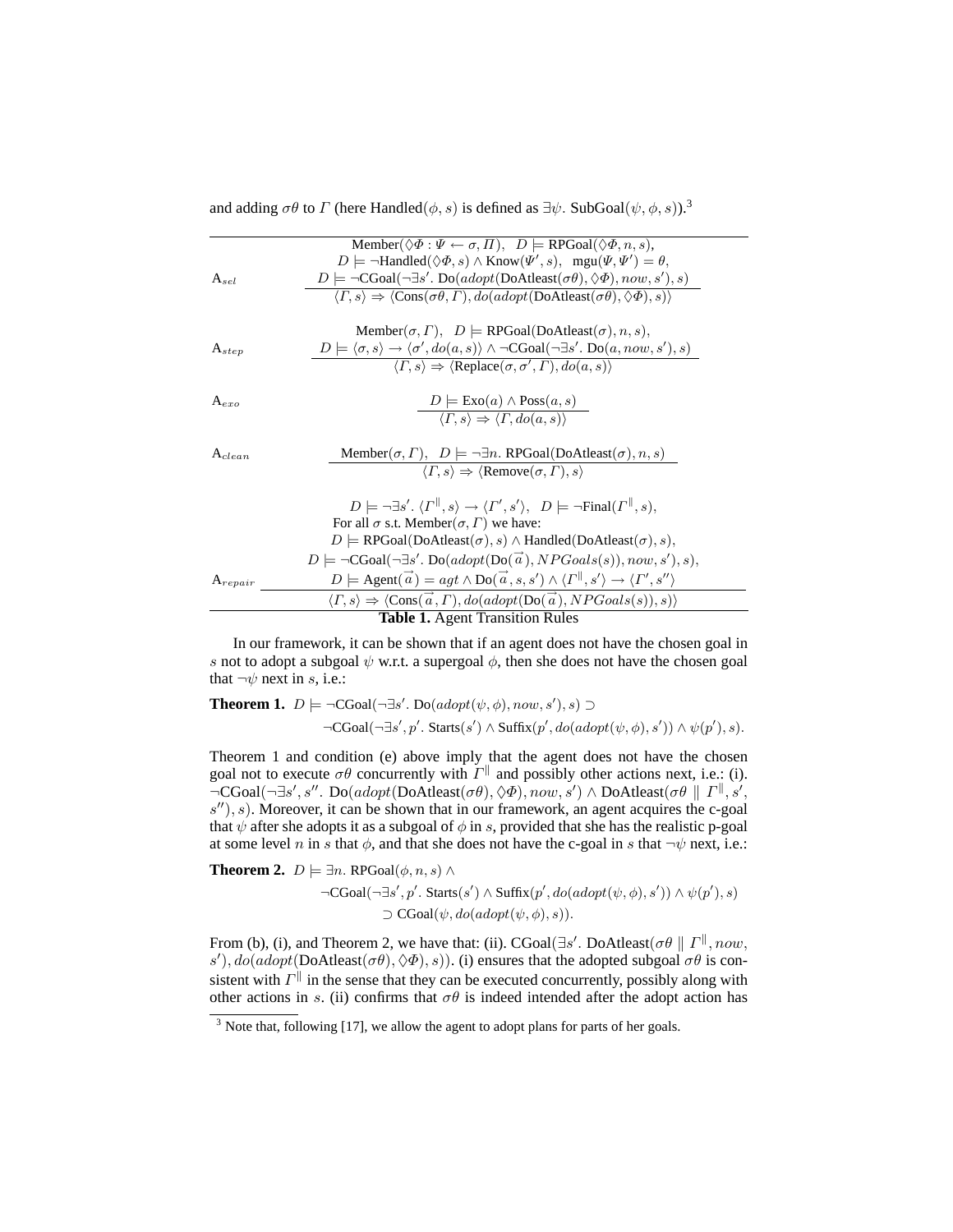happened. Note that this notion of consistency is a weak one, since it does not guarantee that there is an execution of the program  $(\sigma \theta \parallel \Gamma^{\parallel})$  after the adopt action happens, but rather ensures that the program DoAtleast( $\sigma\theta \parallel \Gamma^{\parallel}$ ) is executable. In other words, σθ and the programs in Γ *alone* might not be concurrently executable, and additional actions might be required. We'll come back to this issue later.

Secondly, we have a transition rule  $A_{step}$  for single stepping the agent program by executing an intended action from  $\Gamma$ . It says that if: (a) a program  $\sigma$  in  $\Gamma$  can make a program-level transition in s by performing a primitive action a with program  $\sigma'$ remaining in  $do(a, s)$  afterwards, (b) DoAtleast( $\sigma$ ) is a realistic p-goal at some level n in  $s$ , and (c) the transition is consistent with the agent's goals in the sense that she does not have the c-goal not to execute a in s, then the agent can execute a and  $\Gamma$  can be updated to reflect this.

Once again we have a weak consistency requirement in condition (c) above. Ideally, we would have added to (c) that the agent can continue from  $do(a, s)$  in the sense that she does not have the c-goal not to execute the remaining program  $\sigma'$  concurrently with the other programs in  $\Gamma$  in  $do(a, s)$ , i.e. that  $\neg \text{CGoal}(\neg \exists s'.\ \text{Do}(a; (\sigma' \parallel \Gamma^{\parallel}), now, s'), s)$ . However, note that  $\Gamma$  may not be complete in the sense that it may include plans that have actions that trigger the adoption of subgoals, for which the execution of  $\Gamma^{\parallel}$  waits; but  $\Gamma$  does not have any adopted plans yet that can achieve these subgoals. Thus  $\Gamma^{\parallel}$ by itself might currently have no complete execution, and will only become completely executable when all such subgoals have been fully expanded.

For example, consider a new agent for our block's world domain who has a goal to eventually build a 3 blocks tower, i.e.  $\Diamond 3$  Tower, where 3 Tower =  $\exists b, b', b''$ . On Table $(b) \land$  $\text{On}(b', b) \wedge \text{On}(b'', b')$ . Also, in addition to the above rules, her rule-base  $\Pi$  includes the following rule:

 $\Diamond$ 3Tower :  $[OnTable(b) \land OnTable(b') \land OnTable(b'') \land b \neq b' \land Clear(b) \land Clear(b')$ 

 $\land$  Clear(b'')  $\land$  ColorOf(b)  $\neq$  Yellow  $\land$  ColorOf(b') = Green  $\land$  ColorOf(b'') = Yellow]  $\leftarrow \sigma_1$ , where  $\sigma_1 = adopt(\Diamond \text{TowerHP}_{\overline{Y}}^G, \text{DoAtleast}(\sigma_2)); \sigma_2$ ,

and  $\sigma_2$  = TowerHP<sup>G</sup><sub>Y</sub>?; stack(b'', b').

This says that, if the agent knows about a non-yellow block  $b$ , a distinct green block  $b'$ , and a yellow block  $b''$  that are all clear and on the table, then her goal of building a 3 blocks tower can be fulfilled by adopting the plan that involves adopting the subgoal to eventually build a green non-yellow tower, waiting for the achievement of this subgoal, and then stacking  $\bar{b}''$  on  $b'$ . Suppose that in response to  $\Diamond$ 3Tower, the agent adopted  $\sigma_1$ as above as a subgoal of this goal using the  $A_{sel}$  rule, and thus  $\sigma_1$  is added to  $\Gamma$ . In the next few steps, she will step through the adopted plan  $\sigma_1$ , executing one action at a time in an attempt to achieve her goal that  $\Diamond$ 3Tower.

Note that, in SR-APL, the hierarchical decomposition of a subgoal (e.g.  $\sigma_1$  above) is a two step process. In the first step, in response to the execution (via  $A_{step}$ ) of the  $\alpha$ dopt( $\Diamond$ TowerHP<sub>Y</sub><sup>C</sup>, DoAtleast( $\sigma$ <sub>2</sub>)) action in her plan  $\sigma$ <sub>1</sub> in  $\Gamma$ , the agent adopts  $\Diamond$ TowerHP $_Y^G$  as a subgoal w.r.t. the parent goal of executing the remaining program of  $\sigma_1$  (i.e. of the progression of  $\sigma_1$ , which in this case is  $\sigma_2$ ), possibly along with other actions, i.e. w.r.t DoAtleast( $\sigma_2$ ). Then in the second step, she uses the A<sub>sel</sub> rule to select and adopt a plan for the subgoal  $\Diamond \text{TowerHP}^G_{\bar Y}$ . We assume that the subgoal  $\Diamond \text{TowerHP}^G_{\bar Y}$ must always be achieved before the supergoal. To do this, we suspend the execution of the supergoal by waiting for the achievement of the subgoal  $\Diamond$ TowerHP $^G_{\overline{Y}}$ . This can be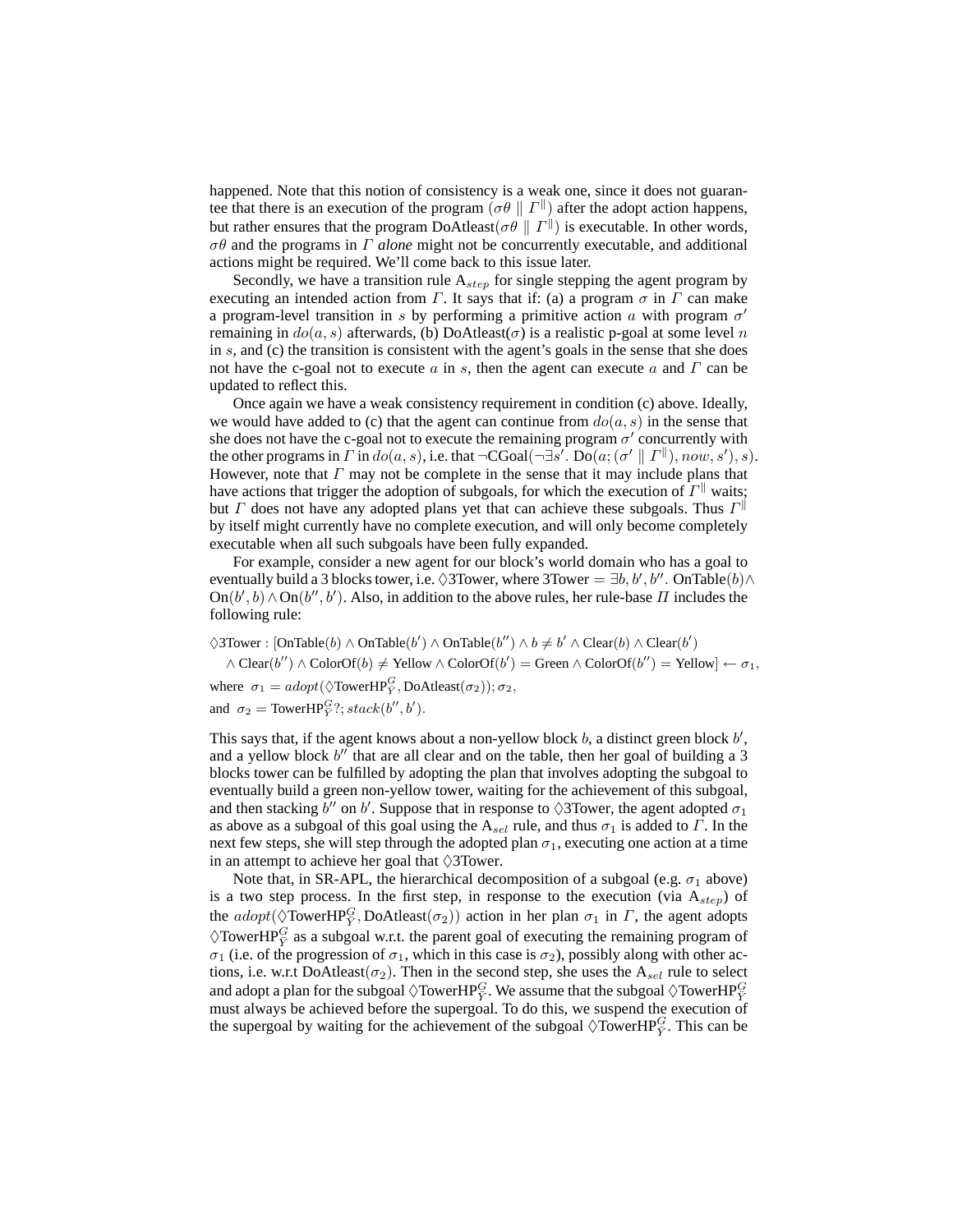specified by the programmer by having the supergoal  $\sigma_2$  start with the test/wait action TowerHP $_{\bar{Y}}^G$ ? that waits for the subgoal to complete. But this means that  $\sigma_2$  and thus  $\sigma_1$  by itself (i.e. without the DoAtleast construct) might not have a complete execution as it might get blocked when it reaches TowerHP $_{\bar{Y}}^{\bar{G}}$ ?. Moreover, before a plan has been adopted for handling  $\Diamond \text{TowerHP}^G_{\bar{Y}}$ , the execution of  $\varGamma^{\parallel}$  might get blocked due to the fact that  $\sigma_2$  is a member of  $\Gamma$ . In other words,  $\Gamma^{\parallel}$  will have a complete execution only when all the subgoals in  $\Gamma$  have been fully expanded. Thus, in general for any procedural plan-base  $\Gamma$  in which there is a program  $\sigma$  s.t.  $\sigma$  allows subgoal expansion of some goal  $\Diamond \Phi$ ,  $\Gamma^{\parallel}$  might not have a complete program level execution in a given configuration, since there might be no currently adopted plan in  $\Gamma$  that can be used to achieve  $\Phi$ . To deal with this, we use a weak consistency check that does not perform full lookahead over  $\Gamma^{\parallel}$ . However, our semantics ensures that any action a performed by the agent must be consistent with DoAtleast( $\Gamma^{\parallel}$ ), since  $A_{step}$  requires that doing a must be consistent with all her DoAtleast procedural goals in her goal hierarchy, i.e. that  $\neg$ CGoal( $\neg \exists s'$ . Do $(a, now, s')$ , s). Note that, since we do not perform full lookahead, it is possible that the agent might get stuck, e.g. if she adopts a plan that includes the subgoal  $\Diamond \Phi$ , but there is no applicable plan rule in her plan-base  $\Pi$  that achieves  $\Phi$ . This is a common problem in many BDI APLs, and can be solved using the usual techniques for plan failure handling [18]. In future work, we will examine how to avoid this by incorporating full lookahead in SR-APL.

Thirdly, we have a rule  $A_{exo}$  to accommodate exogenous actions, i.e. actions occurring in the agent's environment that are not under her control. It states that when an executable exogenous action  $\alpha$  occurs in  $\delta$ , the agent must update her goals by progressing the situation component of her configuration to  $do(a, s)$ .

Fourthly, the  $A_{clean}$  rule synchronizes the procedural goal-base  $\Gamma$  and its declarative counter-part (i.e. the hierarchy of goals/plans specified by  $D$ ). This might be required when the occurrence of an exogenous action forces the agent to drop a realistic p-goal/plan by making it impossible to achieve/execute or inconsistent with her higher priority realistic p-goals. Recall that such an impossible/inconsistent plan is automatically dropped from the agent's set of p-goals (by the SSA for  $G$ ). We use  $A_{clean}$  to clean up the procedural goal-base  $\Gamma$  by dropping such programs from  $\Gamma$  that are no longer intended. It says that if there is a program  $\sigma$  in  $\Gamma$ , and executing  $\sigma$  possibly along with other actions is no longer a realistic p-goal, then  $\sigma$  should be dropped from  $\Gamma$ .

Finally, we have a rule  $A_{repair}$  that allows the agent to repair her plans in case she gets stuck, i.e. when for all programs  $\sigma$  in  $\Gamma$ , the agent has the realistic p-goal that DoAtleast( $\sigma$ ) at some level n (and thus all of these DoAtleast( $\sigma$ ) are still individually executable and collectively consistent), but together they are not concurrently executable without any non- $\sigma$  actions in the sense that  $\Gamma^{\parallel}$  has no program-level transition in s. This could happen as a result of an exogenous action or as a side effect of our weak consistency check, as discussed below. The  $A_{repair}$  rule says that if: (a)  $\Gamma^{\parallel}$  does not have a program level transition in s (which ensures that  $A_{step}$  can't be applied), (b)  $\Gamma^{\parallel}$  is not considered to be completed in s, (c) every program in  $\Gamma$  is currently a realistic p-goal that has been handled (which ensures that  $A_{clean}$  and  $A_{sel}$  can't be applied), (d) there is a sequence of actions  $\vec{a}$  that the agent does not intend not to execute next, and (e)  $\vec{a}$  repairs  $\vec{\Gamma}$  in the sense that there is a program level transition of  $\Gamma^{\parallel}$  after  $\vec{a}$  has been executed in s, then in an attempt to repair  $\Gamma$  the agent should adopt  $\vec{a}$  at the lowest priority level (i.e. at  $NP Goals(s)$ ).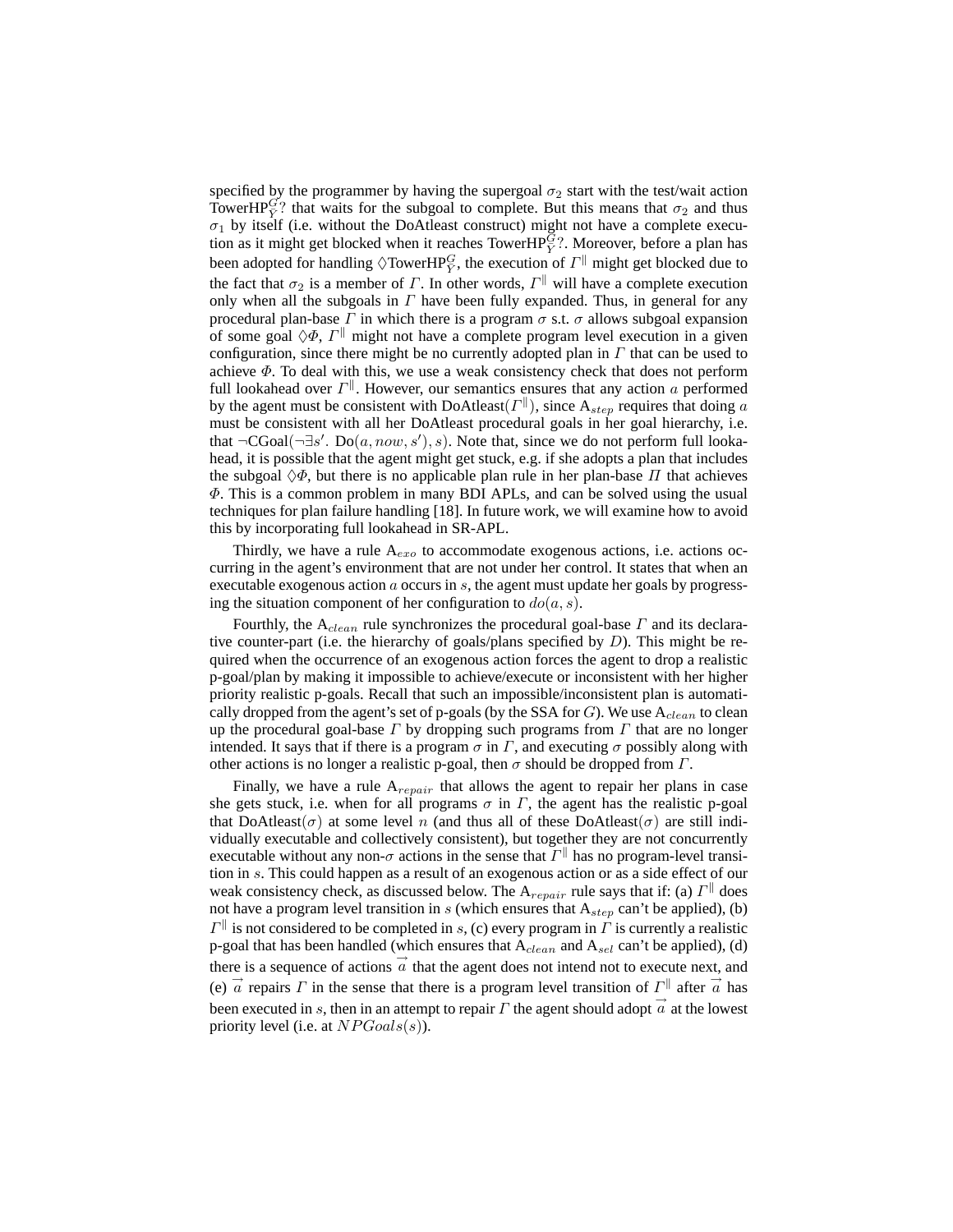As mentioned above, the agent could get stuck due to the occurrence of an exogenous action e, for instance when e makes the preconditions of some plan  $\sigma$  in  $\Gamma$  false; note that, DoAtleast( $\sigma$ ) might still be executable after the occurrence of e, e.g. if there is an action  $r$  (encoded by the DoAtleast construct) that can be used to restore the preconditions of  $\sigma$ .

Moreover this could also happen when exogenous actions are absent, since we only perform a partial lookahead when executing actions via  $A_{step}$ . Consider the following example: assume that we have only 3 actions in this domain,  $a, b$ , and  $r$ . All of these actions are initially possible. The execution of  $b$  makes the precondition of  $a$  false. On the other hand, the execution of  $r$  restores the precondition of  $a$ . Suppose that an agent has two adopted plans,  $Dochleast(a)$  at level 0 and  $Dochleast(b)$  at level 1. Thus  $\Gamma$ is of the form  $[a, b]$ . Its easy to see that b; a is not a valid execution of  $\Gamma^{\parallel}$ , since the execution of b makes the preconditions of a false. But  $b; r; a$  is indeed a valid execution of  $(DoAteast(a) \wedge DoAteast(b))$ . Since we only do partial consistency checking, our semantics allows the agent to perform  $b$  as the first action.<sup>4</sup> In other words, to execute b using the  $A_{step}$  transition rule, we only need to ensure that b has a programlevel transition in s and that this transition is consistent with the agent's goals, i.e. with (DoAtleast(a)  $\land$  DoAtleast(b)), both of which hold. After the execution of b, the agent will get stuck, as there is no action in the progression of  $\Gamma$  that she can perform. To deal with this, we include a repair rule that makes the agent plan for and commit to a sequence of actions that can be used to repair  $\Gamma$ , which for our example is r. Note that, we could have avoided the need for repairing plans in this case by strengthening the conditions of the  $A_{step}$  rule to do full lookahead by expanding all subgoals in  $\Gamma$ . However, this requires modeling the plan selection/goal decomposition process as part of the consistency check, which we leave for future work. We could have also relied on plan failure recovery techniques [18]. Finally, note that our repair rule does a form of conformant planning; more sophisticated forms of planning such as synthesizing conditional plans that include sensing actions could also be performed.

When the agent has complete information, we believe that there must be a repair plan available to the agent if her goals are consistent. In our framework, since the SSA for G drops all inconsistent goals/plans, the agent's p-goals are always consistent, and thus if complete information is assumed, it is always possible to repair the remaining plans. Consider our previous example: if the agent has  $DoAtleast(a)$  and DoAtleast(b) as her realistic p-goals,  $\Gamma = [a, b]$ , and if she has the c-goal not to execute an action from  $\Gamma^{\parallel}$  (i.e. CGoal( $\neg \exists s'$ .  $\langle \Gamma^{\parallel}, now \rangle \rightarrow \langle \Gamma', s' \rangle$ , s)), then it must be the case that she does not have the c-goal not to execute  $\Gamma^{\parallel}$  along with other actions (e.g. r), i.e. ¬CGoal(¬∃s'. DoAtleast( $a||b, now, s'$ ), s). Otherwise, one of DoAtleast( $a$ ) or DoAtleast( $b$ ) would have been dropped by the SSA for  $G$  as an agent's p-goals are always consistent with each-other. Thus there must be a plan  $\vec{a}$  that can repair  $\Gamma$ . Since the agent has complete information, this plan must work in all her epistemic alternatives (our repair rule does a form of conformant planning). Also, since by definition, the agent of the "other actions" in the DoAtleast construct is the agent herself, this means that she is also the agent of  $\vec{a}$ . If on the other hand the agent has only incomplete information, then a repair plan may need to perform sensing actions and branch on the results. We leave this kind of conditional planning for future work.

 $4$  Note that this does not mean that  $A_{step}$  allows the agent to perform an action that makes one of her goals impossible, e.g. to execute  $b$  when such a repair action  $r$  is not available.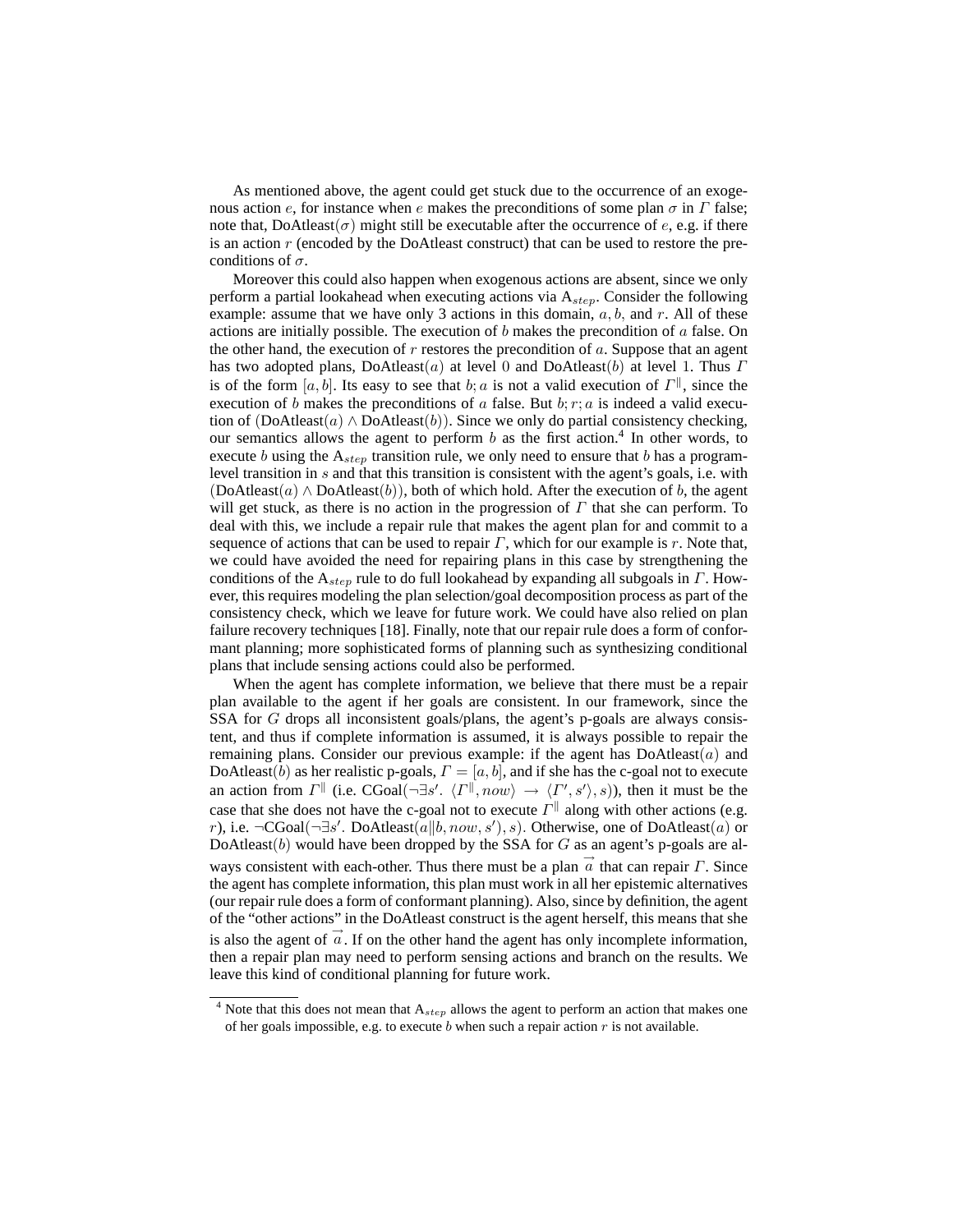Also, note that this rule allows the agent to procrastinate in the sense that in addition to the plan that actually repairs  $\Gamma$ , she is allowed to adopt and execute actions that are unnecessary. This could be avoided by constraining the repair plan  $\vec{a}$ , e.g. by requiring it to be the shortest or the least costly plan etc. We leave this for future work.

Now that we have specified the semantics of SR-APL, let us define some useful notions of program execution in SR-APL. A *labeled execution trace* T is a (possibly infinite) sequence of configurations  $\langle \Gamma_0, s_0 \rangle \stackrel{l_0}{\Rightarrow} \langle \Gamma_1, s_1 \rangle \stackrel{l_1}{\Rightarrow} \langle \Gamma_2, s_2 \rangle \stackrel{l_2}{\Rightarrow} \langle \Gamma_3, s_3 \rangle \stackrel{l_3}{\Rightarrow} \cdots$ s.t.  $\Gamma_0 = \text{nil}, s_0 = S_0$  is the actual initial configuration, and for all  $\langle \Gamma_i, s_i \rangle$ , the agent level transition rule  $l_i$  can be used to obtain  $\langle \Gamma_{i+1}, s_{i+1} \rangle$ . Here  $l_i$  is one of  $A_{sel}$ ,  $A_{step}$ ,  $A_{exo}$ ,  $A_{clean}$ , and  $A_{repair}$ , and in the absence of exogenous actions,  $l_i$  can be one of  $A_{self}$ ,  $A_{step}$ , or  $A_{repair}$ . We sometimes suppress these labels.

A *complete trace* T is a finite labeled execution trace  $\langle \Gamma_0, s_0 \rangle \stackrel{l_0}{\Rightarrow} \cdots \stackrel{l_{n-1}}{\Rightarrow} \langle \Gamma_n, s_n \rangle$ , s.t.  $\langle \Gamma_n, s_n \rangle$  does not have an agent level transition, i.e.  $\langle \Gamma_n, s_n \rangle \nRightarrow$ , and the concurrent execution of the programs in  $\Gamma_n$  is final in  $s_n$ , i.e.  $D \models \text{Final}(\Gamma_n^{\parallel}, s_n)$ .

# **5 An Example**

In this section, we use our blocks world example to discuss how our proposed APL compares to existing APLwDGs. Consider a typical BDI APLwDG. In this APL, there is a procedural goal-base  $\Gamma$  that is a list of plans that the agent is committed to execute. In addition, there is a declarative goal-base that is a list of declarative achievement goals that the agent is committed to bring about. Unlike in SR-APL, the rules in this APL just select plans for the agent's goals and eventually execute them in an attempt to achieve her goals (it should be possible to specify such an APL as a variant of SR-APL with modified semantic rules). We claim that such an APL is not always sound and rational. Now, note that one way of building a blue non-red (and a green non-yellow) tower is to construct a blue-green (a green-red, resp.) tower. While these two plans are individually consistent, they are inconsistent with each-other, since the agent has only one green block. Thus a rational agent should not consider adopting the plan of building a bluegreen tower. However, we claim that the following would be a legal trace of a blocks world domain in such an APL (here, we assume that SR-APL and this APL share the same rule names and configuration elements):

$$
\langle nil, s_0 \rangle \stackrel{A_{sel}}{\Rightarrow} \langle [stack(B_B, B_G)], s_1 \rangle \stackrel{A_{sel}}{\Rightarrow} \langle [stack(B_G, B_R), stack(B_B, B_G)], s_2 \rangle \rangle \stackrel{A_{step}}{\Rightarrow} \langle [stack(B_G, B_R),stack(B_B, B_G)], s_1 \rangle \rangle
$$

where,  $s_1 = do(adopt(DoAtleast(stack(B_B, B_G)), \Diamond \text{TowerLP}_{\overline{R}}^B), s_0)$ , and  $s_2 = do(a-b)$  $dopt(DoAtleast(sstack(B_G, B_R)), \Diamond \text{TowerHP}_{\bar{Y}}^G), s_1)$ . The above trace ends in a configuration where the agent is stuck and cannot complete successfully. Thus, in this framework, not only the agent is allowed to adopt two inconsistent plans, but the execution of one of these plans makes other concurrent goals impossible (e.g. the execution of  $stack(B_B, B_G)$  makes the higher priority goal  $\Diamond$ TowerHP $^G_{\overline{Y}}$  impossible to achieve).

The problem arises in part because actions are not reversible in this domain; there is no action for moving a block back to the table or for unstacking it. We believe that non-reversible actions are common in real world domains. But, even if we assume that the effects of actions can always be reversed, the agent might have a deadline and thus reusing the same block to build two towers could render some of her goals impossible. Note that, while one could argue that such irrational behavior could be avoided by using appropriate conditions in the antecedent of the plan-selection rules (e.g. by stating that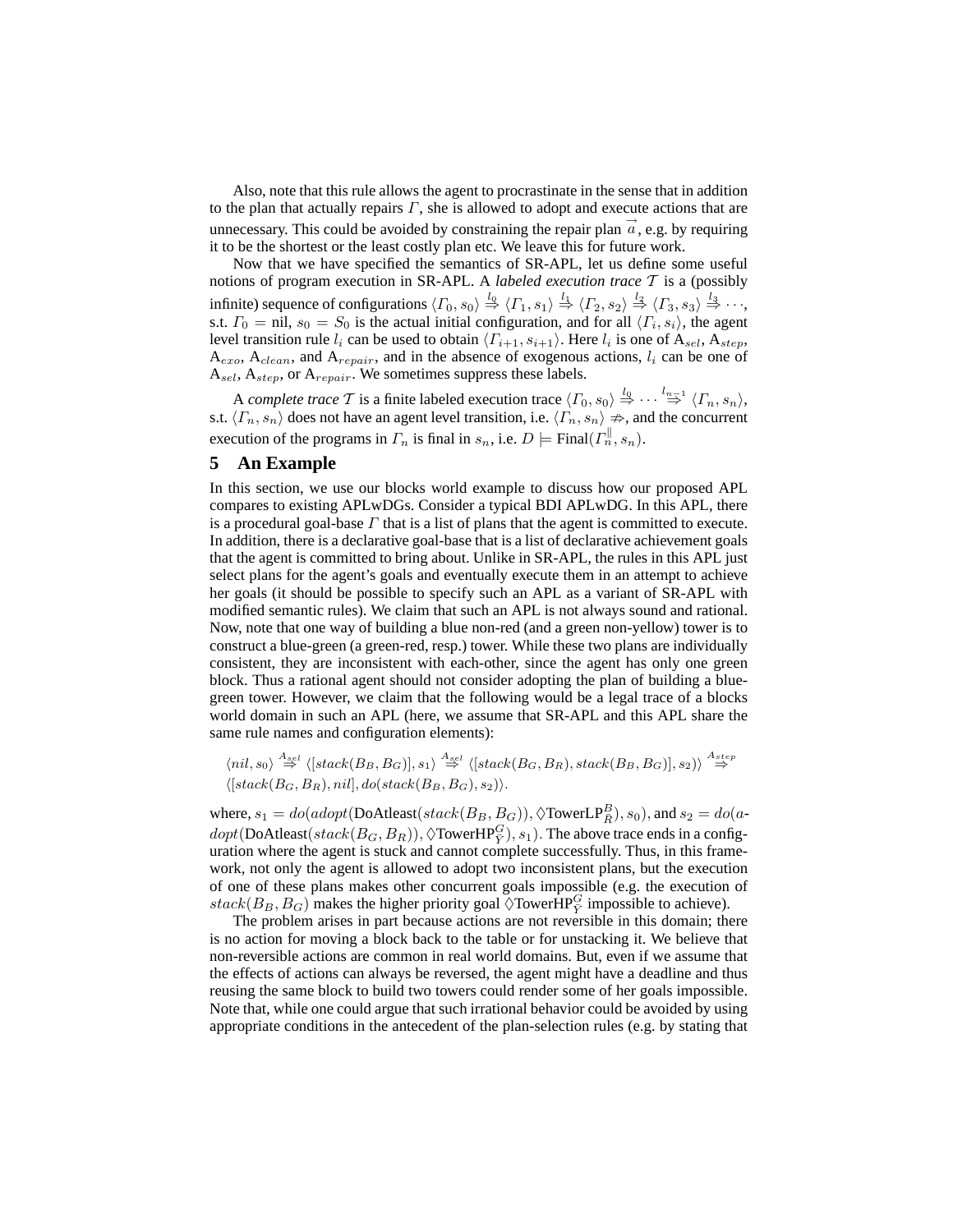the agent should only adopt a given plan if she does not have certain other goals), we think that this puts an excessive burden on the agent programmer. Ideally, such reasoning about goals should be delegated to the agent. It should be noted that, to the best of our knowledge, all existing APLwDGs suffer from this problem.

In contrast, it can be shown that our SR-APL agent for this blocks world domain will not adopt such inconsistent plans and will in fact achieve all her goals. Note that, when arbitrary exogenous actions can occur, even the best laid plans can fail. Here we will only consider the case of where exogenous actions are absent. To model this, we use the following axiom, which we call  $NoExo: \forall a. \neg exo(a)$ . Thus:

**Proposition 1** *(a). There exists a complete trace* T *for our blocks world program. (b). For all complete traces*  $\mathcal{T} = \langle \Gamma_0, s_0 \rangle \Rightarrow \langle \Gamma_1, s_1 \rangle \Rightarrow \cdots \Rightarrow \langle \Gamma_n, s_n \rangle$ *, we have:* 

 $D_{BW} \cup NoExo \models \text{TowerHP}_{\bar{Y}}^G(s_n) \wedge \text{TowerLP}_{\bar{R}}^B(s_n).$ 

Thus when exogenous actions cannot occur, any execution of our SR-APL blocks world agent achieves all her goals.

## **6 Rationality of SR-APL Agents**

In this section, we prove some properties that are preserved by an SR-APL agent, and that together ensure the rationality of the agent. Once again, we will only consider the case when exogenous actions do not occur. We could have considered exogenous actions, but in that case we would have to complicate the framework further, e.g. by assuming a fair environment that gives a chance to the agent to perform actions. Moreover, it is not obvious what rational behavior means in the context of external interferences.

To this end, we first show that in each situation, for all domains  $D$  that are part of a SR-APL agent, the knowledge and goals as specified by D must be consistent:<sup>5</sup>

**Theorem 3 (Consistency of Knowledge and CGoals).**

$$
D \models \forall s. \ \neg \text{Know}(false, s) \land \neg \text{CGoal}(false, s).
$$

We next show that in the absence of exogenous actions, for each configuration of a SR-APL agent trace, the procedural component  $\Gamma$  is consistent with the declarative and procedural goals in D:

**Theorem 4 (Consistency of**  $\Gamma$  **and**  $D \cup NoExo$ ). If  $\mathcal{T} = \langle \Gamma_0, s_0 \rangle \Rightarrow \langle \Gamma_1, s_1 \rangle \Rightarrow$  $\cdots \Rightarrow \langle \Gamma_n, s_n \rangle$  *is a trace of a SR-APL agent, then for all i s.t.*  $0 < i \leq n$ *, and for all σ*, *if* Member(*σ*, Γ<sub>*i*</sub>), then we have:  $D ∪ NoExo$   $\models$  CGoal(DoAtleast(*σ*),  $s_i$ ).

Thus for any configuration  $\langle \Gamma_i, s_i \rangle$ , the agent intends to execute each program  $\sigma$  of  $\Gamma_i$ in  $s_i$ , possibly interleaved by other actions. It follows that the agent intends to execute the programs in  $\Gamma_i$  concurrently starting in  $s_i$ , possibly with other actions, i.e. D ∪  $NoExo \models \text{CGoal}(\exists s'.\text{ DoAtleast}(T_i^{\parallel}, now, s'), s_i).$ 

We next show that our agent evolves in a rational way, i.e. in the absence of exogenous actions, the actions produced by a SR-APL agent are consistent with her knowledge and goals in the theory D:

**Theorem 5 (Rationality of Actions in a Trace).** *If*  $\mathcal{T} = \langle \Gamma_0, s_0 \rangle \stackrel{l_0}{\Rightarrow} \langle \Gamma_1, s_1 \rangle \stackrel{l_1}{\Rightarrow}$  $\cdots \stackrel{l_{n-1}}{\Rightarrow} \langle \Gamma_n, s_n \rangle$  is a trace of a SR-APL agent, then for all i s.t.  $0 < i \leq n$  and  $s_i = do(a, s_{i-1})$ *, we have:* 

 $<sup>5</sup>$  Note that, this independently follows from the underlying agent theory. Also, see [6] for a list</sup> of other desirable properties of our formalization of prioritized goals.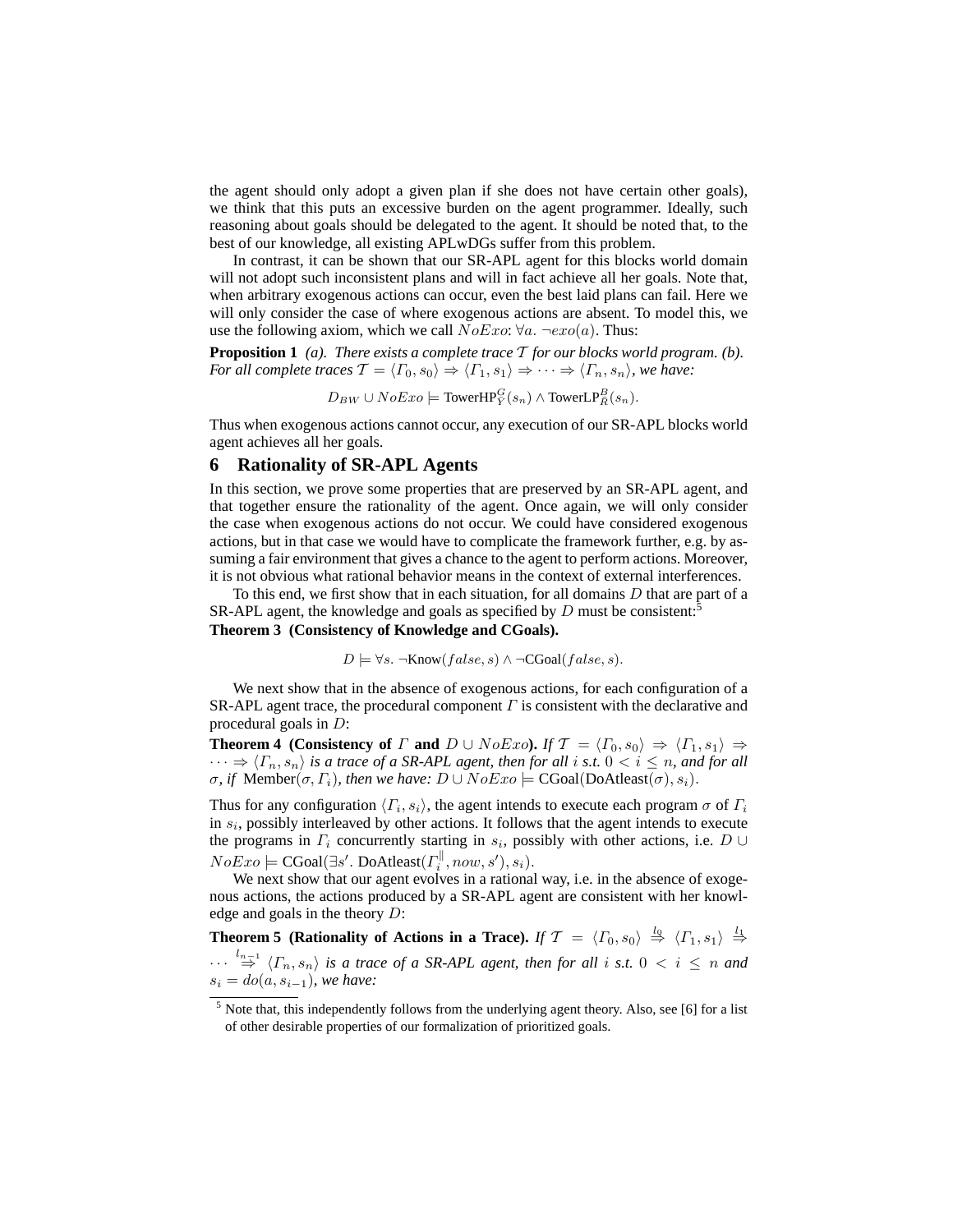- (a).  $D \cup NoExo$   $\models \neg CGoal(\neg \exists s'. Do(a, now, s'), s_{i-1}).$
- (b). If  $l_{i-1} = A_{step}$  then  $D \cup NoExo$   $\models$  CGoal( $\exists s'$ . DoAtleast $(a, now, s'), s_{i-1}$ ).
- (c).  $D \cup NoExo \models \forall \phi, \psi, n. a = adopt(\psi, \phi) \lor a = adopt(\psi, n) \supset$ 
	- $\neg \text{CGoal}(\neg \exists s', p'. \text{Starts}(s') \land \text{Suffix}(p', do(a, s')) \land \psi(p'), s_{i-1}).$

This states that SR-APL is sound in the sense that any trace produced by the APL semantics is consistent with the agent's chosen goals. To be precise, (a) if a SR-APL agent performs the action a in situation  $s_{i-1}$ , then it must be the case that she does not have the intention not to execute a next in  $s_{i-1}$ . Moreover, (b) if a is performed via  $A_{step}$ , then a is indeed intended in  $s_{i-1}$  in the sense that she has the intention to execute  $\alpha$  possibly along with some other actions next. Finally, (c) if  $\alpha$  is the action of adopting a subgoal  $\psi$  w.r.t. a supergoal  $\phi$  or that of adopting a goal  $\psi$  at some level n, then the agent does not have the c-goal in  $s_{i-1}$  not to bring about  $\psi$  next. Note that, Theorem  $5(a)$  is a general property and applies for any type of transitions.  $5(c)$  applies to actions performed via  $A_{sel}$  and  $A_{regular}$ ; moreover, it also applies to *adopt* actions performed via  $A_{step}$ . Finally, 5(b) is a stronger property than 5(c) for  $A_{step}$  and applies to any actions performed via this rule.

#### **7 Related Work, Discussion, and Future Work**

There has been much work on agent programming languages with declarative goals where the dynamics of goals and intentions and the dependencies between goals and subgoals are modeled (e.g. [18] and the references therein). However, most of these only handle achievement goals and do not provide a semantic formalization of goal dynamics. Since these do not support temporally extended goals, they often need to accommodate inconsistent desire-bases to allow the agent to achieve conflicting goals at different time points; e.g., in [17], the authors formalized two semantics for representing such conflicting goals/desires using propositional and default logic. Unlike us however, they do not handle goals with different priorities. In [14], the authors present a situation calculus based APL where the agent executes a program while maximizing the achievement of a (possibly inconsistent) set of prioritized goals. However, they do not formalize goal dynamics and goals are not modeled as mental attitudes. In [4], the authors present an extension of the GOAL APL [3] to incorporate temporally extended goals. In this account, the agent's beliefs consist of a (complete) valuation of atomic propositions and a set of LTL formulae that encode the action theory and that includes action precondition axioms and successor state axioms. They assume that the agent's beliefs  $\Sigma$  are a subset of her goals  $\Gamma$ . While they specify progression of beliefs semantically using the aforementioned action theory, the progression of goal formulae  $\chi$  s.t.  $\chi \in \Gamma \backslash \Sigma$  is defined by using a syntactic transformation of LTL formulae. In contrast, we specify goal dynamics using a semantic approach. As in the GOAL APL, this language also specifies (primitive) action selection rules that based on some mental state conditions, allow the agent to concurrently execute a set of primitive actions in each state. Thus it does not allow complex plans or hierarchical decomposition of goals to be directly specified. To the best of our knowledge, none of these APLs maintains consistency between chosen declarative goals and adopted procedural goals.

In this paper, we first presented a variant of our theory of prioritized goal dynamics [6] that is suitable for agents that commit strongly to their intentions. Then based on this theory, we developed a specification of an APL that handles prioritized goals and